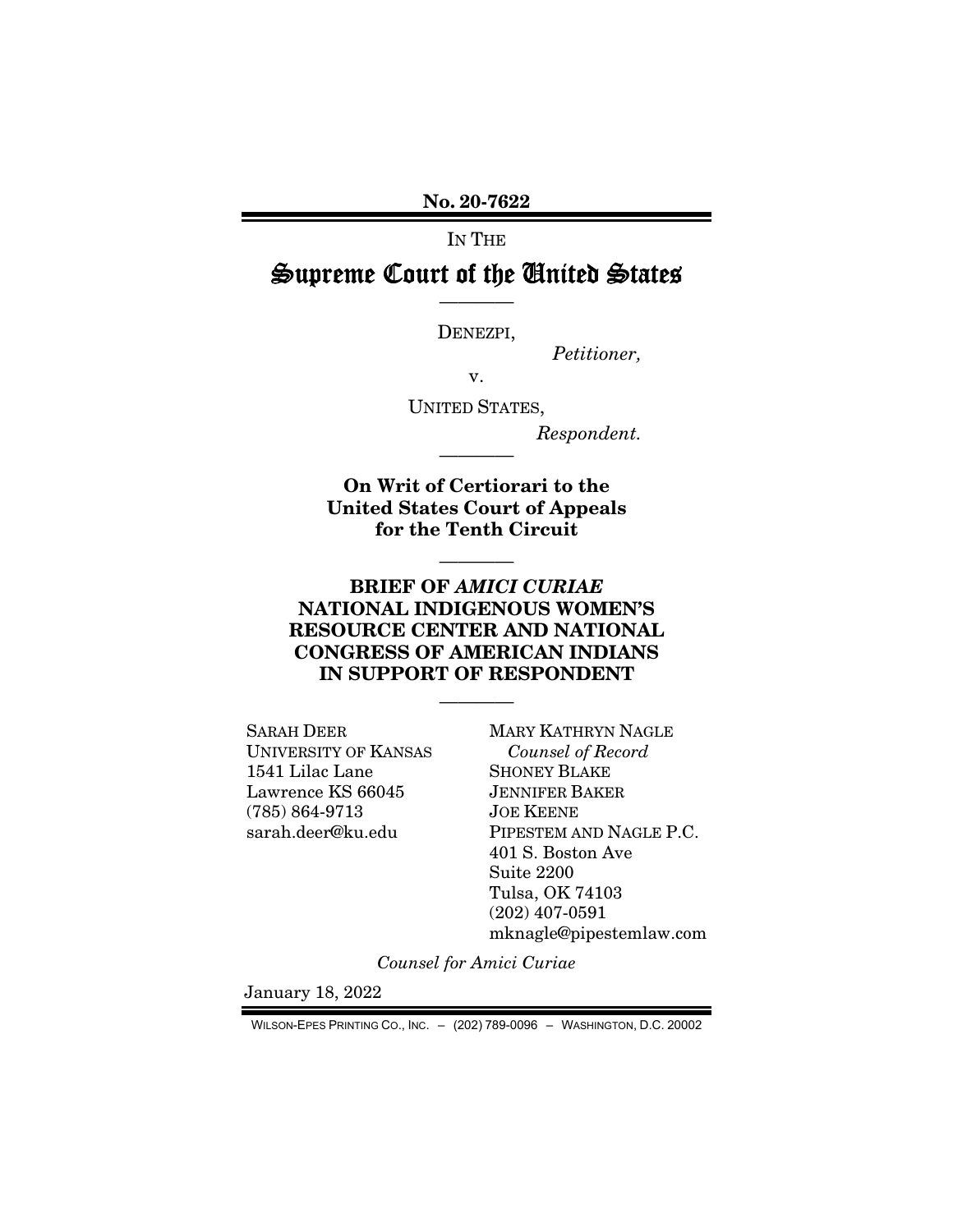### TABLE OF CONTENTS

|                                                                                                                                                                  | Page                |
|------------------------------------------------------------------------------------------------------------------------------------------------------------------|---------------------|
|                                                                                                                                                                  | $\ddot{\textbf{i}}$ |
| INTEREST OF AMICI CURIAE                                                                                                                                         | 1                   |
| SUMMARY OF ARGUMENT                                                                                                                                              | $\overline{2}$      |
|                                                                                                                                                                  | 5                   |
| I.<br>The Current Rates of Violence Against<br>Native Women Constitute a Crisis                                                                                  | 5                   |
| II. Jurisdictional and Sentencing Limitations<br>Imposed on Tribal Nations Render<br>Tribal-Federal Collaboration Critical<br>for the Safety of Native Women and | 11                  |
| III. CFR Courts Play a Critical Role in<br><b>Addressing Sexual Assault and Domestic</b><br>Violence Crimes Committed Against<br>Native Women and Children       | 16                  |
| IV. Excluding CFR Courts from the Separate<br>Sovereigns Exception Would Undermine<br>Safety and Justice for Native Women and                                    | 24                  |
|                                                                                                                                                                  | 29                  |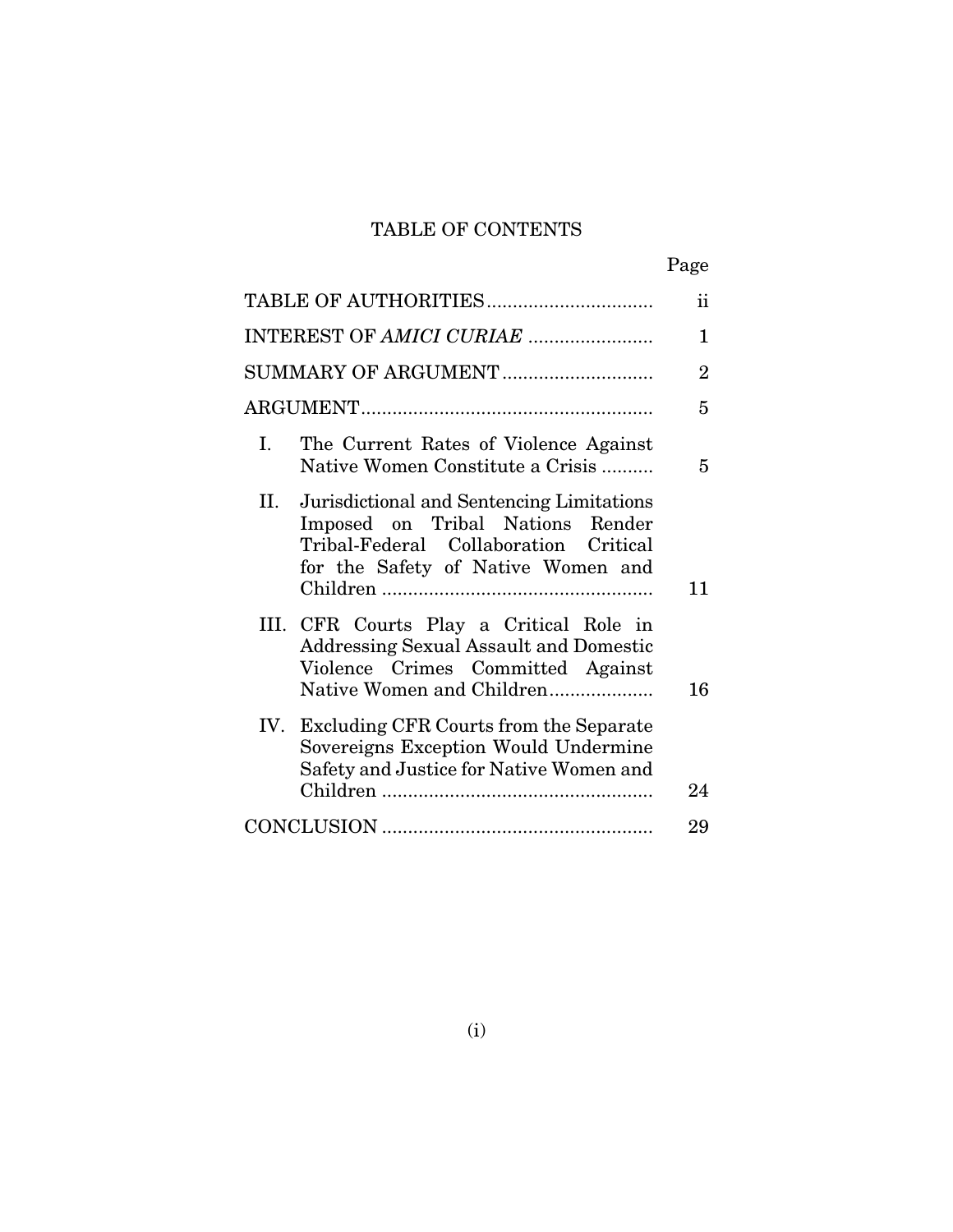### ii TABLE OF AUTHORITIES

CASES Page(s)

| Ex Parte Crow Dog,                                                    | 12             |
|-----------------------------------------------------------------------|----------------|
| Fox v. Ohio,                                                          | $\overline{2}$ |
| Heath v. Alabama,                                                     |                |
| United States v. Bryant,<br>136 S. Ct. 1954 (2016), as revised        |                |
| United States v. Castleman,                                           | 26             |
| United States v. Clapox,                                              | 18             |
| United States v. Jake Mills,<br>No. 2021-0367-CR, Crim. Compl. (Sept. | 17             |
| United States v. Jourdain Orange,<br>No 2021-0400-CR, Crim. Compl.    | 17             |
| United States v. Kagama,                                              | 12             |
| United States v. Kendall Anagal,<br>No. 2021-0081-CR, Crim. Compl.    | 16             |
| United States v. Lara,                                                | 12             |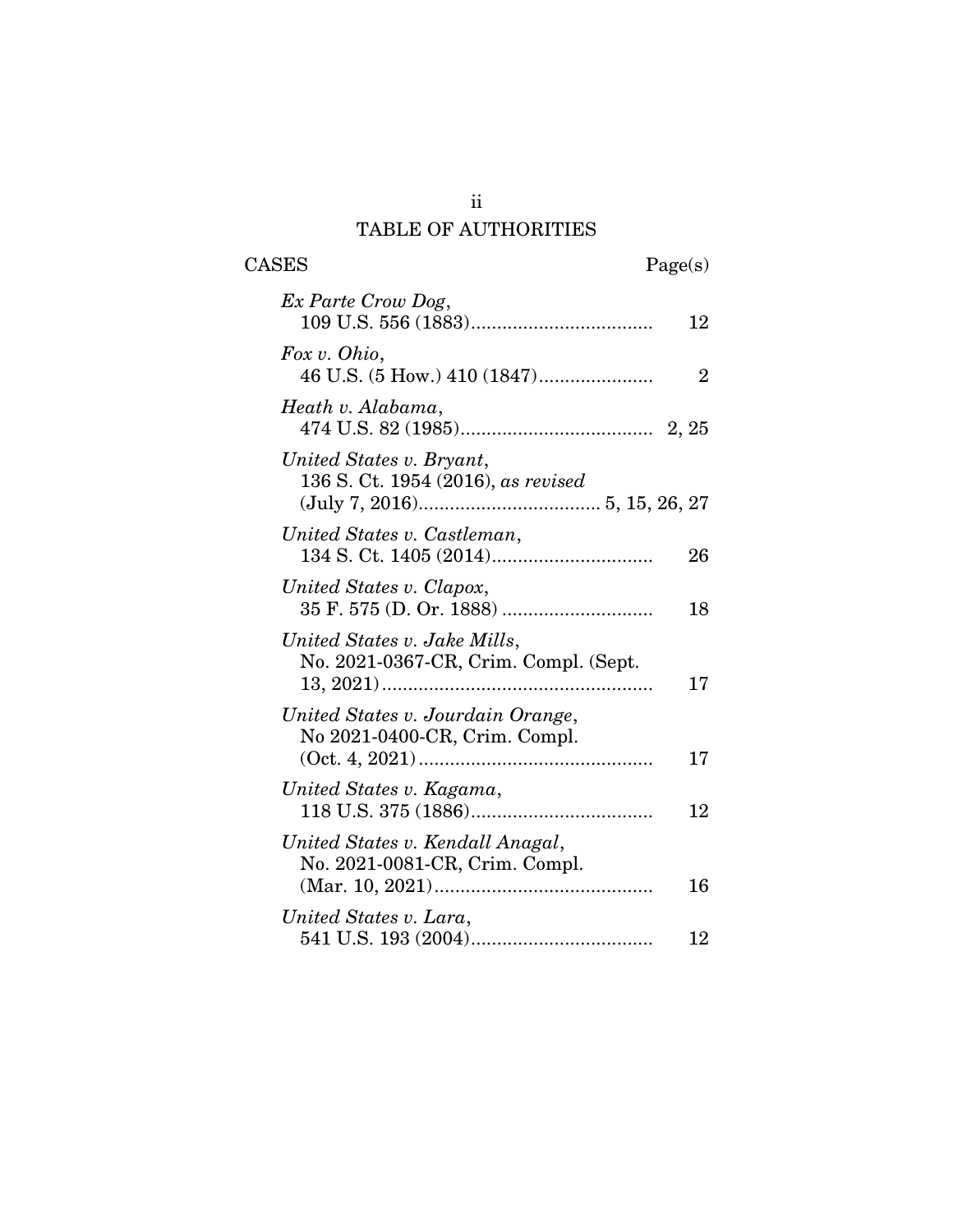| United States v. Larenson Lehi,<br>No. 2021-0388-CR, Criminal Complaint                   | 17 |
|-------------------------------------------------------------------------------------------|----|
| United States v. McBratney,                                                               | 13 |
| United States v. Robert Bancroft,<br>No. 2021-0078-CR, Crim. Compl.                       | 16 |
| United States v. Wheeler,                                                                 | 3  |
| CONSTITUTION                                                                              |    |
| U.S. Const. amend. V  3, 4, 24, 28                                                        |    |
| STATUTES AND REGULATIONS                                                                  |    |
|                                                                                           | 21 |
| Indian Civil Rights Act, 25 U.S.C.                                                        |    |
| Indian Reorganization Act in 1934,<br>25 U.S.C. § 5108 et seq.  19, 20                    |    |
| Major Crimes Act in 1885, 18 U.S.C.                                                       |    |
| Pub. L. No. 90-284, title II, § 301, Apr. 11,                                             | 20 |
| Tribal Law and Order Act of 2010, Pub. L.<br>No. 111-211, tit. II, § 202, 124 Stat. 2262- |    |
| $63$                                                                                      | 22 |
|                                                                                           | 25 |

iii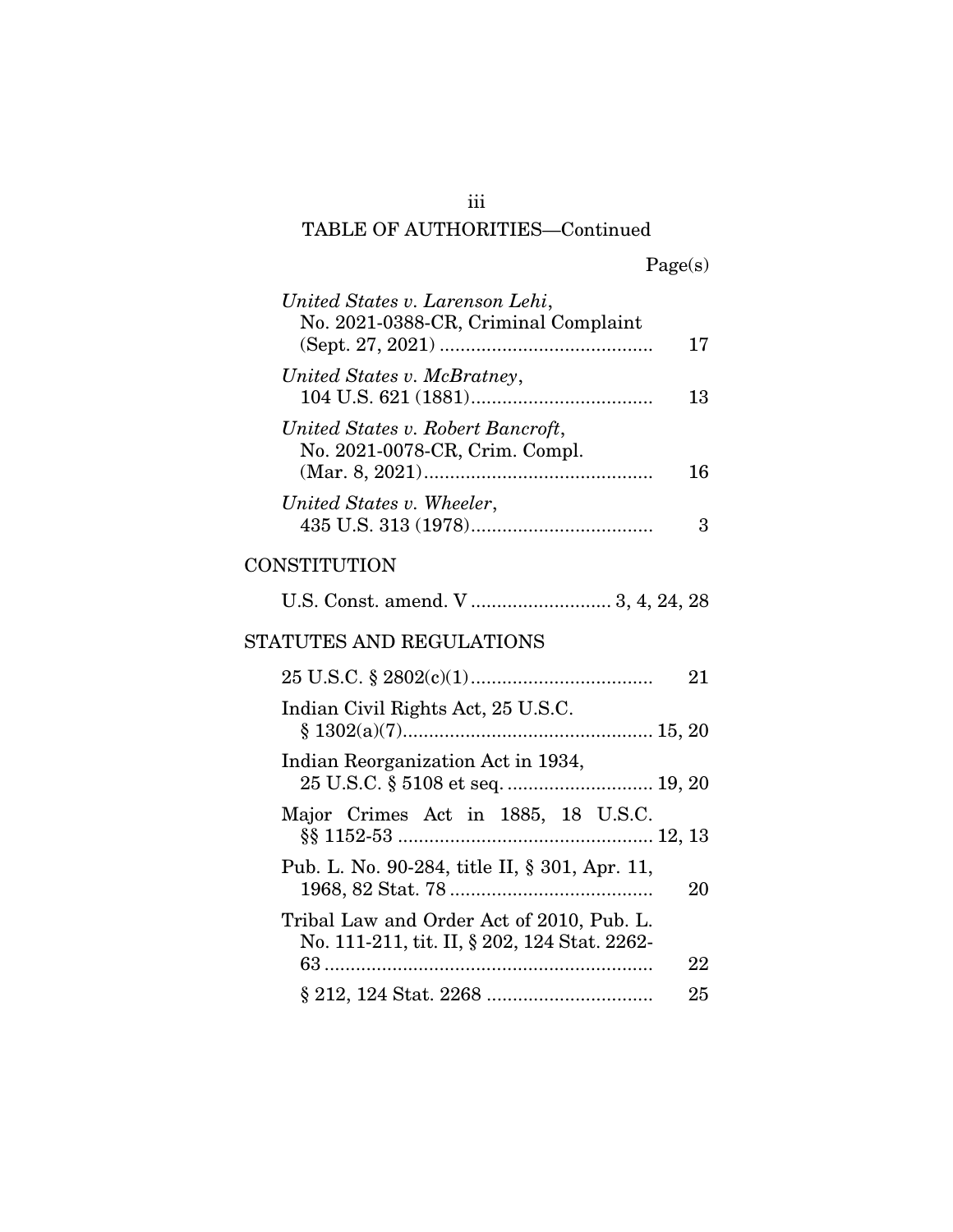| Violence Against Women and Dep't of         |    |
|---------------------------------------------|----|
| Justice Reauthorization Act of 2005, Pub.   |    |
| L. 109-162, tit. IX, § 901, 119 Stat. 3077. | 21 |
|                                             |    |
|                                             | 21 |
|                                             | 17 |
|                                             | 21 |
|                                             |    |
|                                             | 22 |
|                                             | 15 |
|                                             | 8  |

#### TRIBAL LAWS

| Ute Mountain Ute Tribal Law and Order        |    |
|----------------------------------------------|----|
| Code $§$ 41.A(1), Ordinance No. 98-02 (Sept. |    |
|                                              | 17 |
|                                              | 17 |

#### OTHER AUTHORITIES

| 151 Cong. Rec. S4873 (daily ed. May 10,<br>2005) 2005 WL 1106816 (Westlaw) | 26 |
|----------------------------------------------------------------------------|----|
| Alastair Lee Bitsóí, Utah Missing and                                      |    |
| Murdered Indigenous Women task force                                       |    |
| hears about jurisdiction issues in first                                   |    |
| <i>meeting</i> , THE SALT LAKE TRIBUNE (Nov.                               |    |
| 24, 2021), https://www.sltrib.com/news/                                    |    |
| 2021/11/24/utah-missing-murdered/                                          |    |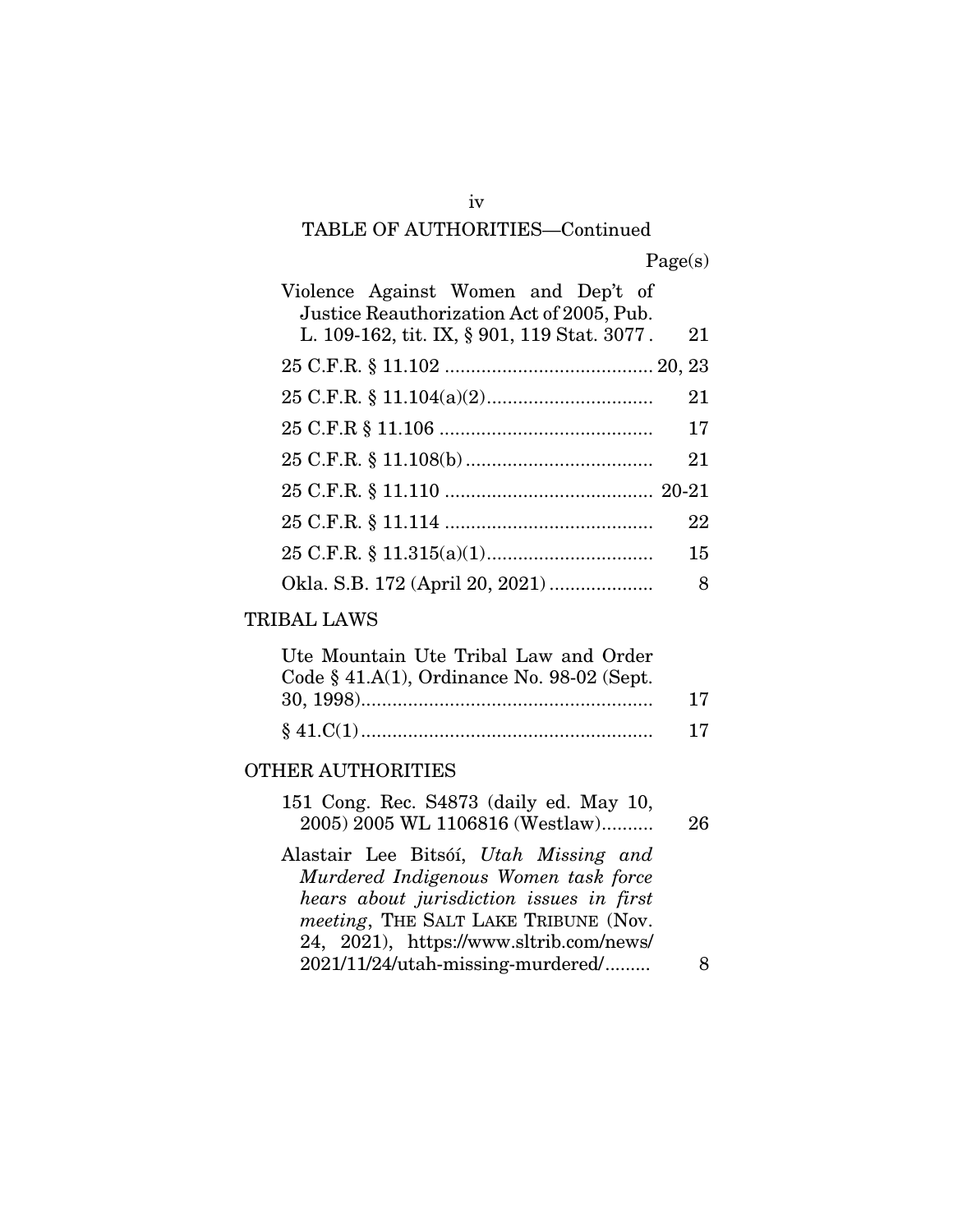Page(s)

| Andre B. Rosay, U.S. Dep't of Justice, Nat'l<br>Inst. of Justice, Violence Against<br>American Indian and Alaska Native<br>Women and Men (2016), https://www.<br>ncjrs.gov/pdffiles1/nij/249736.pdf                                                              | 5       |
|------------------------------------------------------------------------------------------------------------------------------------------------------------------------------------------------------------------------------------------------------------------|---------|
| Carmen Forman, Gov. Kevin Stitt<br>signs Ida's law to address missing,<br>murdered Indigenous Oklahomans,<br>THE OKLAHOMAN (April 21, 2021),<br>https://www.oklahoman.com/story/news/<br>2021/04/21/missing-murdered-native-<br>american-law-signed-by-oklahoma- |         |
| Cheryl Regehr & Tamara Sussman,<br>Intersections Between Grief and Trauma:<br>Toward an Empirically Based Model for<br>Treating Traumatic Grief, 4 Brief<br>Treatment & Crisis Intervention 289                                                                  | 8<br>10 |
| Court of Indian Offenses, U.S. Department<br>of the Interior, Indian Affairs, https://<br>www.bia.gov/CFRCourts (last visited                                                                                                                                    | 23      |
| Dean G. Kilpatrick & Randy K. Otto,<br>Constitutionally Guaranteed Participa-<br>tion in Criminal Proceeding for Victims:<br>Potential Effects on Psychological Func-<br><i>tioning</i> , 34 Wayne L. Rev. 7 (1987)                                              | 11      |

v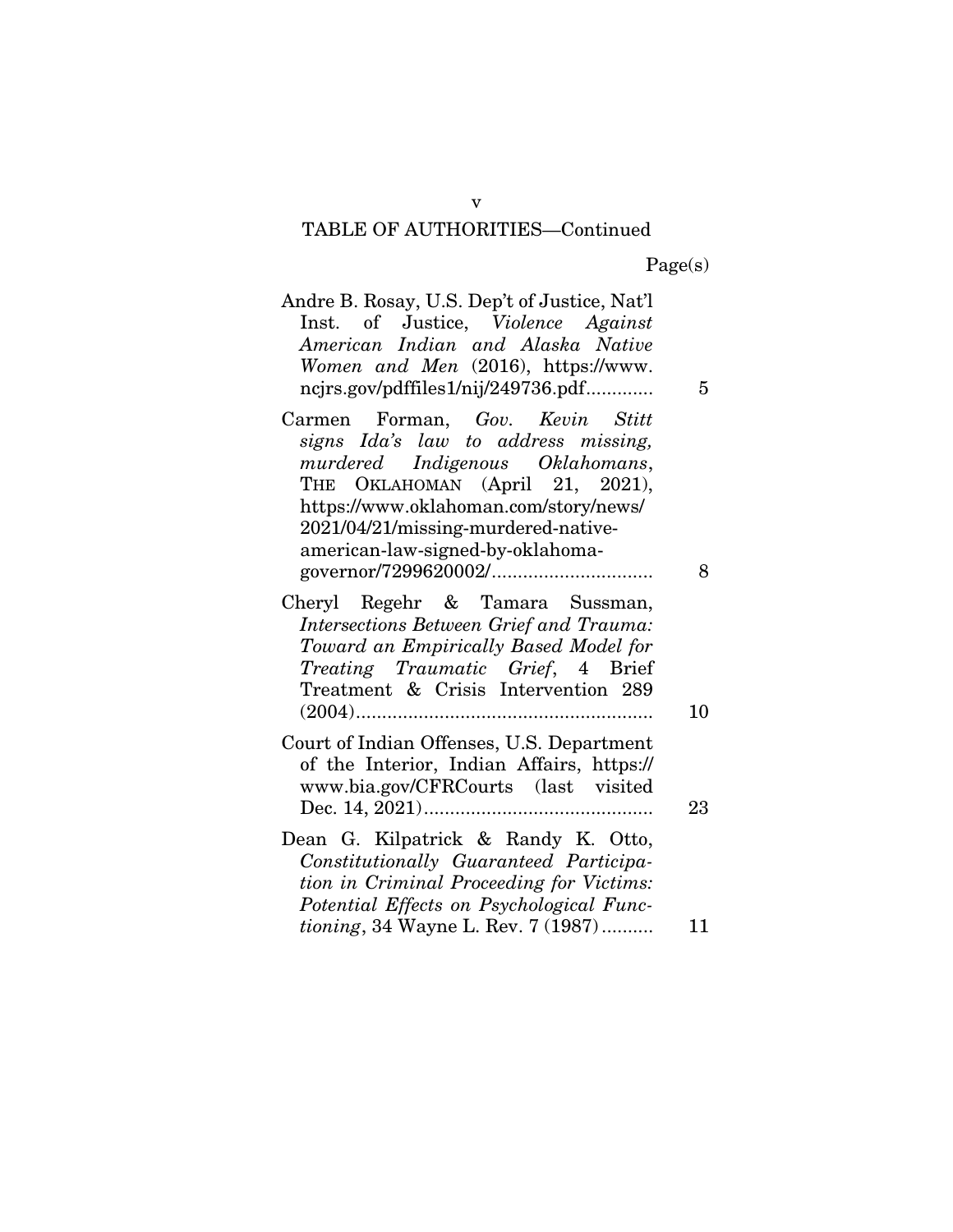| Deborah Bassett et al., Posttraumatic                                                |     |
|--------------------------------------------------------------------------------------|-----|
| Stress Disorder and Symptoms among                                                   |     |
| American Indians and Alaska Natives:                                                 |     |
| A Review of the Literature, 49 Soc.                                                  |     |
| Psychiatry & Psychiatric Epidemiology                                                |     |
| $(2014)$ , https://www.ncbi.nlm.nih.gov/pmc                                          |     |
|                                                                                      | 9   |
| Ed Hermes, Law & Order Tribal Edition:                                               |     |
| How the Tribal Law and Order Act Has                                                 |     |
| Failed to Increase Tribal Court Sentenc-                                             |     |
| ing Authority, 45 Ariz. St. L.J. 675                                                 |     |
|                                                                                      |     |
| Exec. Order No. 13,898, 84 Fed. Reg. 66,059                                          |     |
|                                                                                      | 5,6 |
| Exec. Order No, 14,053, 86 Fed. Reg. 64,337                                          |     |
|                                                                                      | 6,7 |
| Francis Paul Prucha, The Great Father:                                               |     |
| The United States Government and the                                                 |     |
|                                                                                      | 19  |
|                                                                                      |     |
| Indian Law and Order Comm'n, A                                                       |     |
| Roadmap for Making Native America                                                    |     |
| Safer, Report to the President and                                                   |     |
| Congress of the United States 113 (Nov.<br>2013), https://www.aisc.ucla.edu/iloc/rep |     |
| ort/files/A_Roadmap_For_Making_Nativ                                                 |     |
| e_America_Safer_Full.pdf  27, 28                                                     |     |
| Interview of Priscilla Rentz, Court Admini-                                          |     |
| strator, Southwest Region CFR Court                                                  |     |
|                                                                                      | 23  |

vi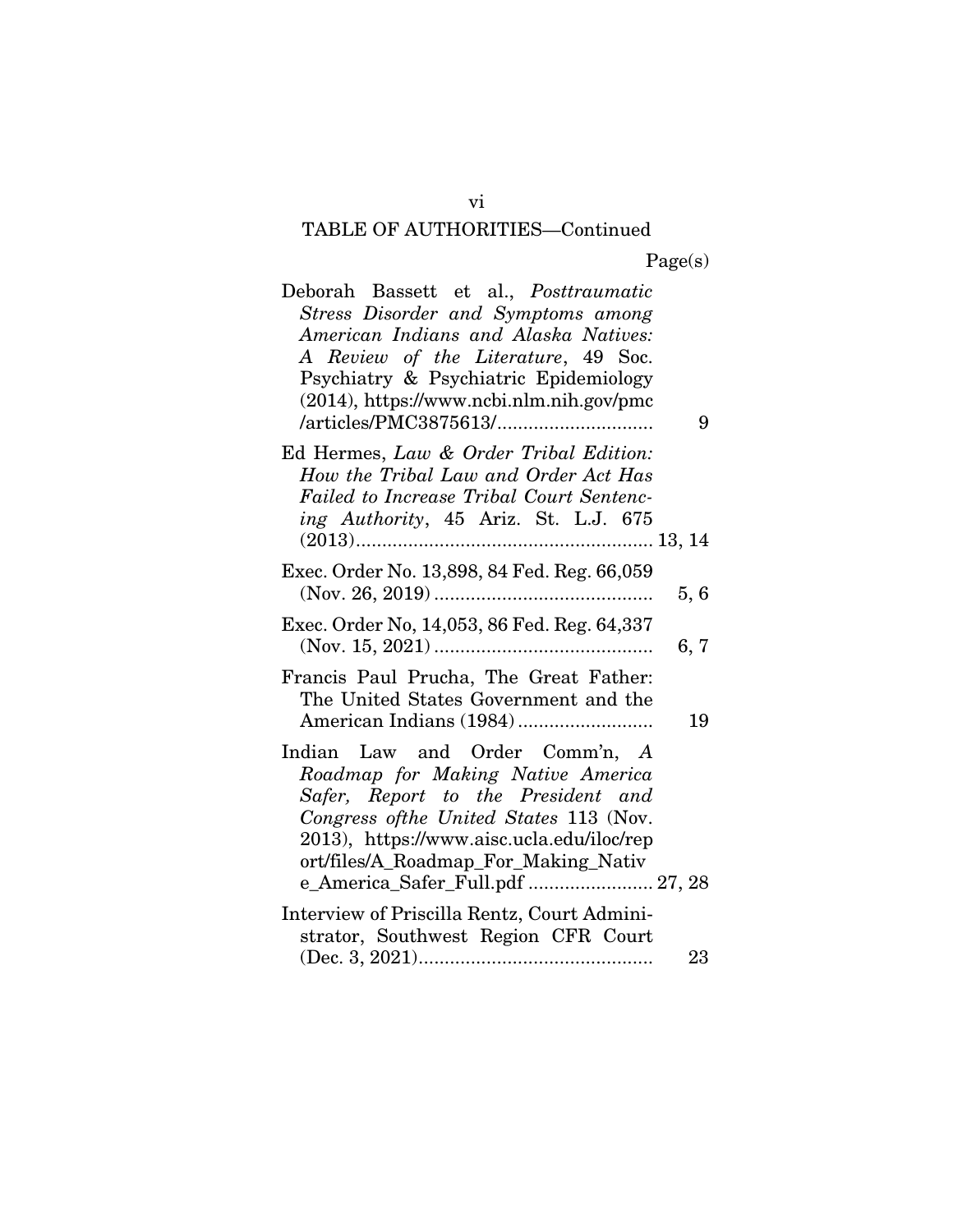| J. Douglas Bremner et al., Structural and<br>Functional Plasticity of the Human Brain<br>in Post-traumatic Stress Disorder, 167<br>Prog. Brain Res. 2 (2008), https://<br>www.ncbi.nlm.nih.gov/pmc/articles/PMC                                      | 9, 10 |
|------------------------------------------------------------------------------------------------------------------------------------------------------------------------------------------------------------------------------------------------------|-------|
| Jitender Sareen et al., <i>Physical and Mental</i><br>Comorbidity, Disability, and Suicidal<br><b>Behavior Associated With Posttraumatic</b><br>Stress Disorder in a Large Community<br>Sample, 69 Psychosomatic Med. 242                            |       |
|                                                                                                                                                                                                                                                      | 11    |
| Law and Order on Indian Reservations, 58<br>Fed. Reg. 54,406 (October 21, 1993)                                                                                                                                                                      | 21    |
| Mary K. Mullen, The Violence Against<br>Women Act: A Double-Edged Sword for<br>Native Americans, Their Rights, and<br>Their Hopes of Regaining Cultural<br>Independence, 61 St. Louis U. L.J. 811                                                    |       |
| Memorandum from John Collier, Comm'r of<br>Indian Affairs, A New Deal for Native<br>Americans (1934), https://www.digital<br>history.uh.edu/disp_textbook_print.cfm?                                                                                 |       |
|                                                                                                                                                                                                                                                      | 19    |
| Memorandum from John Collier, Comm'r of<br>Indian Affairs, The Purpose and<br>Operation of the Wheeler-Howard Indian<br>Rights Bill, to the Senate and House<br>Comms. on Indian Affairs (Feb. 19, 1934),<br>http://cdm15019.contentdm.oclc.org/cdm/ |       |
| ref/collection/p4005coll11/id/513                                                                                                                                                                                                                    | 20    |

vii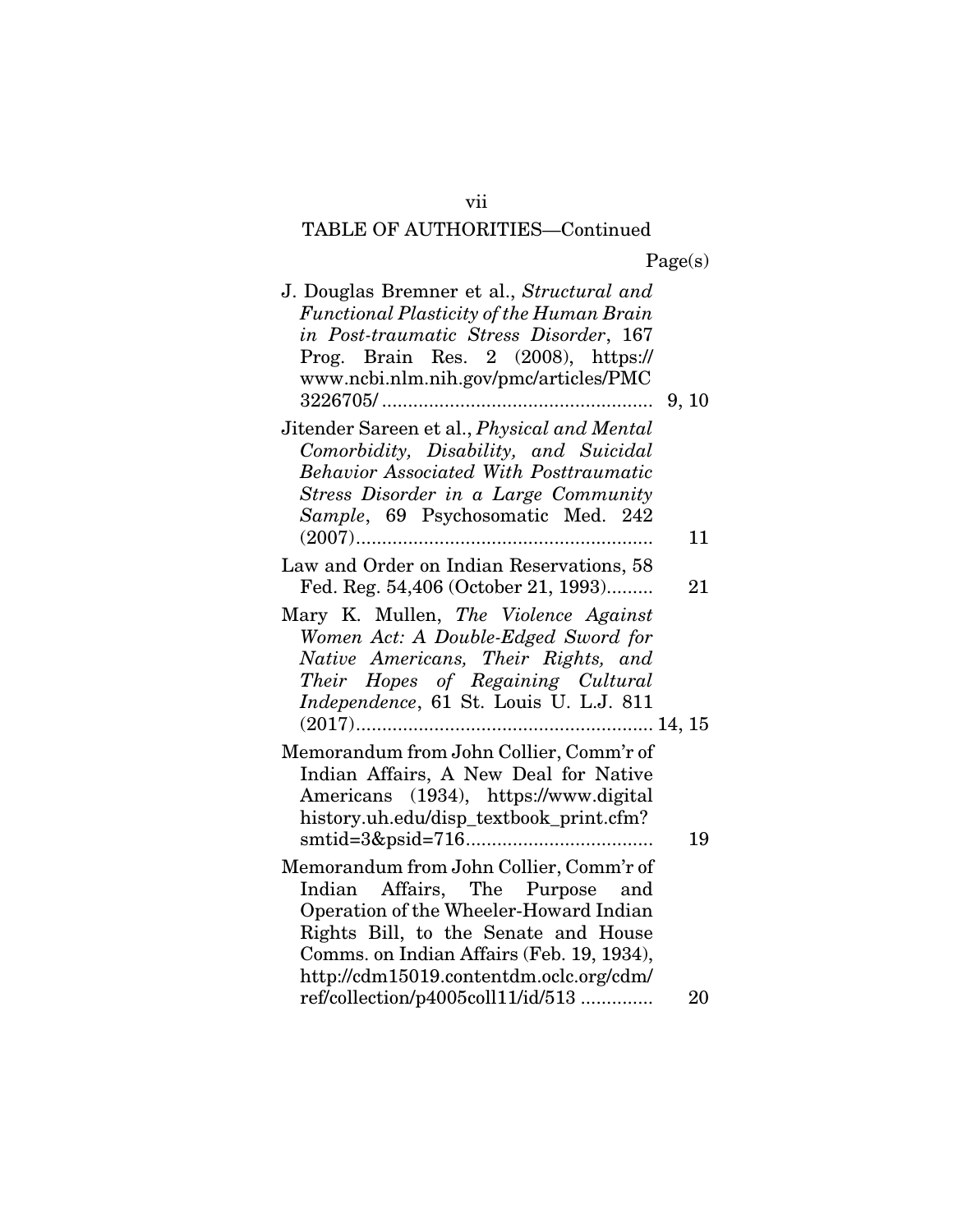#### viii

## TABLE OF AUTHORITIES—Continued

|  | Page(s) |
|--|---------|
|  |         |

| Missing and Murdered Indigenous Women<br>and Relatives Task Force, New Mexico<br>Indian Affairs Department, https://www.<br>iad.state.nm.us/policy-and-legislation/mis<br>sing-murdered-indigenous-women-relati<br>ves/ (last visited Jan. 16, 2022)                                  | 8   |
|---------------------------------------------------------------------------------------------------------------------------------------------------------------------------------------------------------------------------------------------------------------------------------------|-----|
| Native American Tribes of Colorado,<br>Colorado Department of Education,<br>https://www.cde.state.co.us/sites/default/<br>files/documents/cdereval/download/pdf/r<br>ace-ethnicity/nativeamericantribesof<br>colorado.pdf (last visited Jan. 16, 2022)                                | 7   |
| Nell Jessup Newton et al., Cohen's<br>Handbook of Federal Indian Law (2012).                                                                                                                                                                                                          | 20  |
| N.M. Missing and Murdered Indigenous<br>Women and Relatives Task Force, Report<br>to the Governor and Legislature on the<br>Task Force Findings and Recommenda-<br>tions (Dec. 2020), https://www.iad.state.<br>nm.us/wp-content/uploads/2020/12/NM<br>_MMIWR_Report_FINAL_WEB_v12092 | 8-9 |
| N.M. Secretary of State, Voting and<br>Elections, 23 NM Federally Recognized<br>Tribes in NM Counties, https://www.<br>sos.state.nm.us/voting-and-elections/<br>native-american-election-information-<br>program/23-nm-federally-recognized-                                          |     |
| tribes-in-nm-counties/ (last visited Jan.                                                                                                                                                                                                                                             | 7   |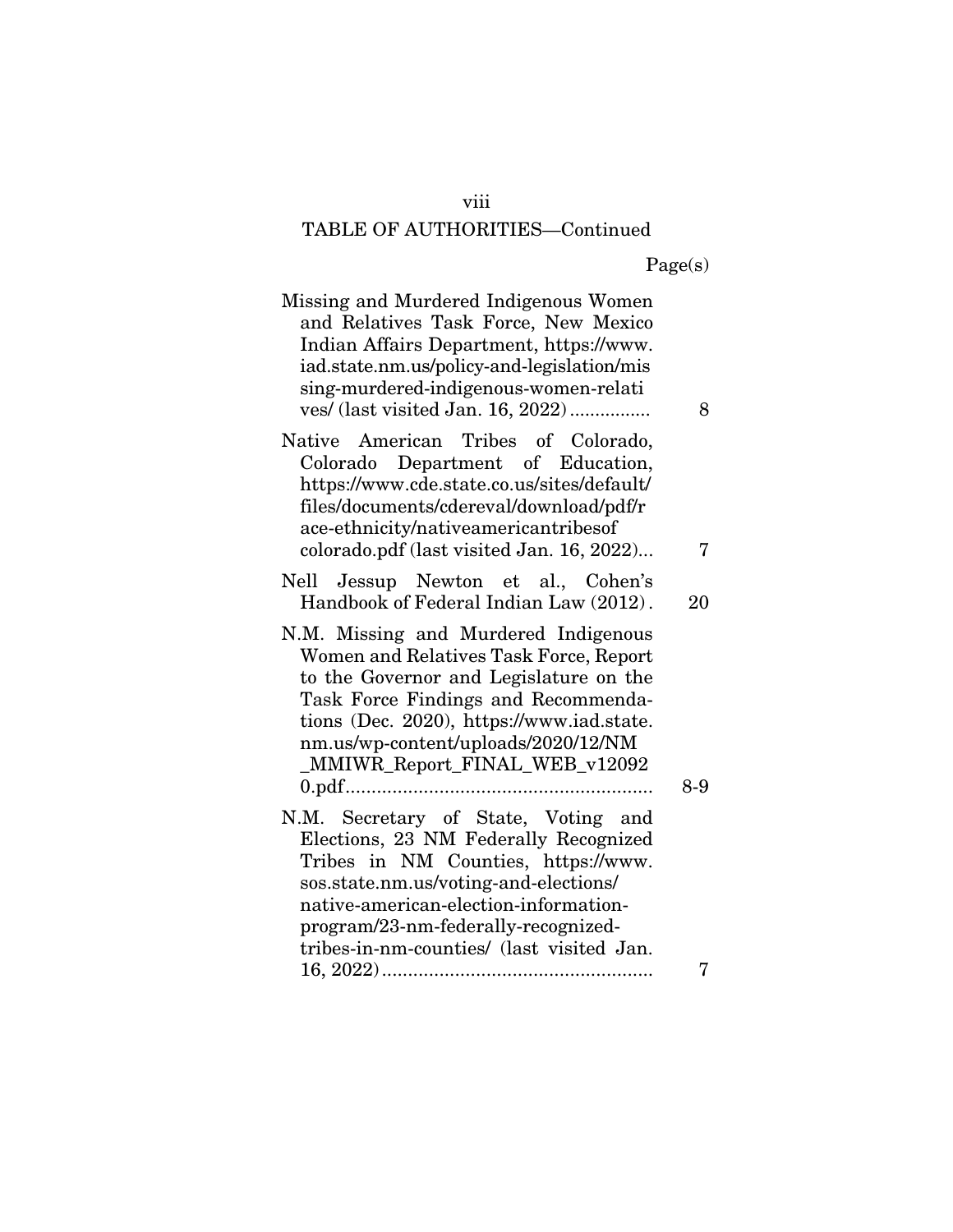| Press Release, U.S. Dep't of the Interior,<br><b>Secretary Haaland Creates New Missing</b><br>& Murdered Unit to Pursue Justice for<br>Missing or Murdered American Indians<br>and Alaska Natives (Apr. 1, 2021),<br>https://www.doi.gov/news/secretary-haal<br>and-creates-new-missing-murdered-unit-<br>pursue-justice-missing-or-murdered-am |    |
|-------------------------------------------------------------------------------------------------------------------------------------------------------------------------------------------------------------------------------------------------------------------------------------------------------------------------------------------------|----|
|                                                                                                                                                                                                                                                                                                                                                 | 7  |
| Regina Branton et al., Criminal justice in<br>Indian country: Examining declination<br>rates in tribal cases, Social Science                                                                                                                                                                                                                    |    |
|                                                                                                                                                                                                                                                                                                                                                 | 13 |
| Report of the Secretary of the Interior, H.R.<br>Exec. Doc. No. 1, 52nd Cong., 2nd Sess.<br>(1892), available at https://digitalcomm<br>ons.law.ou.edu/indianserialset/5813/ (last                                                                                                                                                              | 18 |
| Robert Nott, Office to collect data on<br>missing, murdered Indigenous women<br>proposed in New Mexico, SANTA FE NEW<br>MEXICAN (Oct. 19, 2021), https://www.<br>santafenewmexican.com/news/legislatur<br>e/office-to-collect-data-on-missing-murd<br>ered-indigenous-women-proposed-in-<br>new-mexico/article_8e1199 88-30f7-11ec-             |    |
|                                                                                                                                                                                                                                                                                                                                                 | 8  |
| Ruth E. Fleury et al., When Ending the<br>Relationship Doesn't End the Violence,<br>6 Violence Against Women 1363 (2000)                                                                                                                                                                                                                        | 26 |
|                                                                                                                                                                                                                                                                                                                                                 | 12 |
|                                                                                                                                                                                                                                                                                                                                                 |    |

ix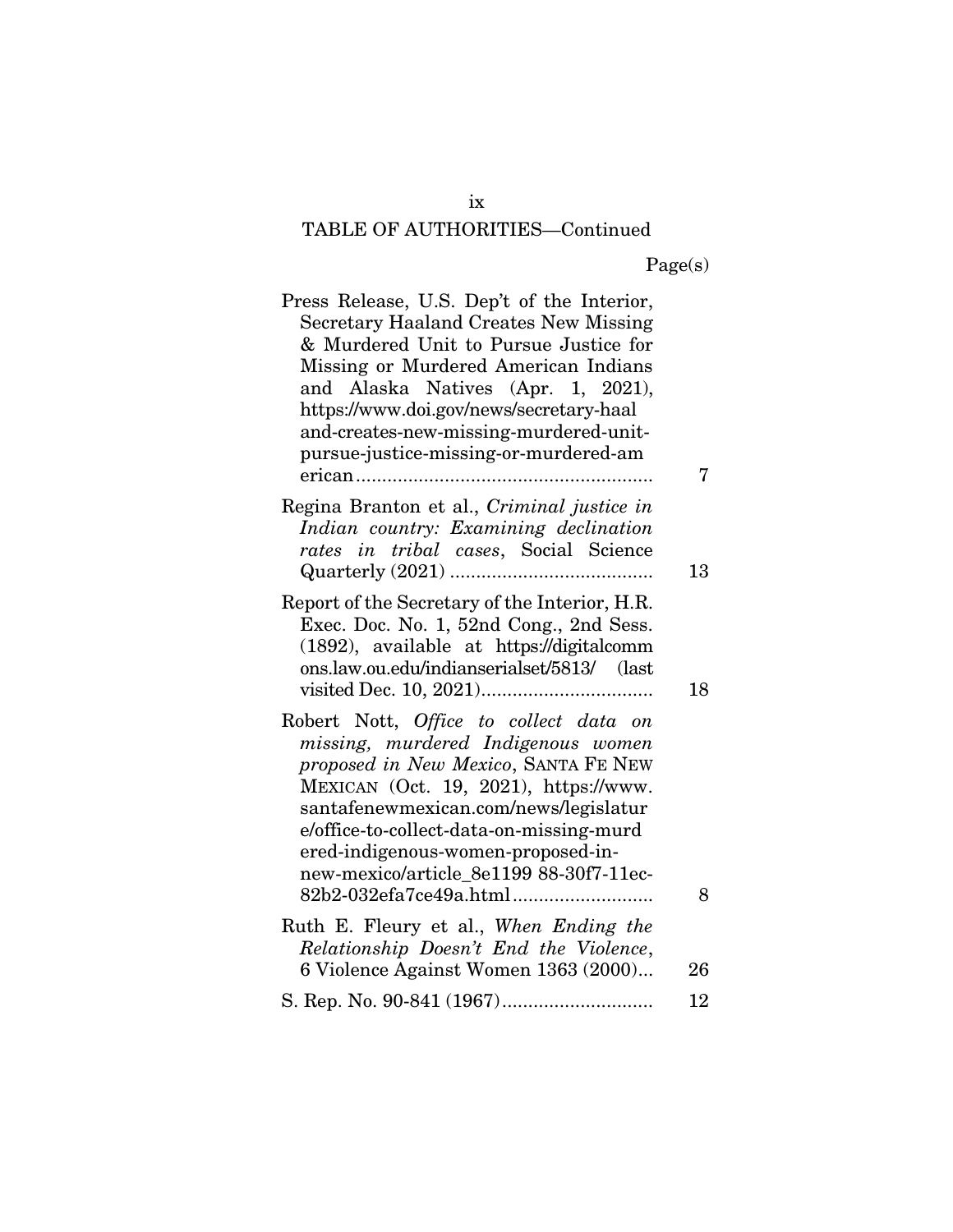|  | Page(s) |
|--|---------|
|  |         |

| S. Rep. 111-93, 55 (Oct. 29, 2009)                                                                                                                                                                                                                                                                                                                                                 | 15  |
|------------------------------------------------------------------------------------------------------------------------------------------------------------------------------------------------------------------------------------------------------------------------------------------------------------------------------------------------------------------------------------|-----|
|                                                                                                                                                                                                                                                                                                                                                                                    | 15  |
| Teresa N. Brockie et al., A Framework to<br>Examine the Role of Epigenetics in Health<br>Disparities among Native Americans,<br>2013 Nursing Res. & Prac. 1 (2013)                                                                                                                                                                                                                 | 10  |
| University of Oklahoma, Oklahoma's<br>Native Nations, https://www.ou.edu/cas/<br>nas/resources/tribal-information (last                                                                                                                                                                                                                                                            | 7   |
| Urban Indian Health Institute, Missing<br>and Murdered Indigenous Women &<br>Girls (2018), https://www.uihi.org/resour<br>ces/missing-and-murdered-indigenous-                                                                                                                                                                                                                     | 7,8 |
| U.S. Dep't of Justice, Indian Country<br>Investigations and Prosecutions (2019),<br>https://www.justice.gov/otj/page/file/1405                                                                                                                                                                                                                                                     |     |
| U.S. Dep't of Justice, Office of Juvenile<br>Justice and Delinquency Prevention,<br>Office of Justice Programs, Att'y Gen.'s<br>Advisory Comm. on American Indian/<br>Alaska Native Children Exposed to<br>Violence: Ending Violence So Children<br>Thrive (2014), https://www.just<br>Can<br>ice.gov/sites/default/files/defendingchild<br>hood/pages/attachments/2015/03/23/endi |     |
| ng_violence_so_children_can_thrive.pdf.                                                                                                                                                                                                                                                                                                                                            | 10  |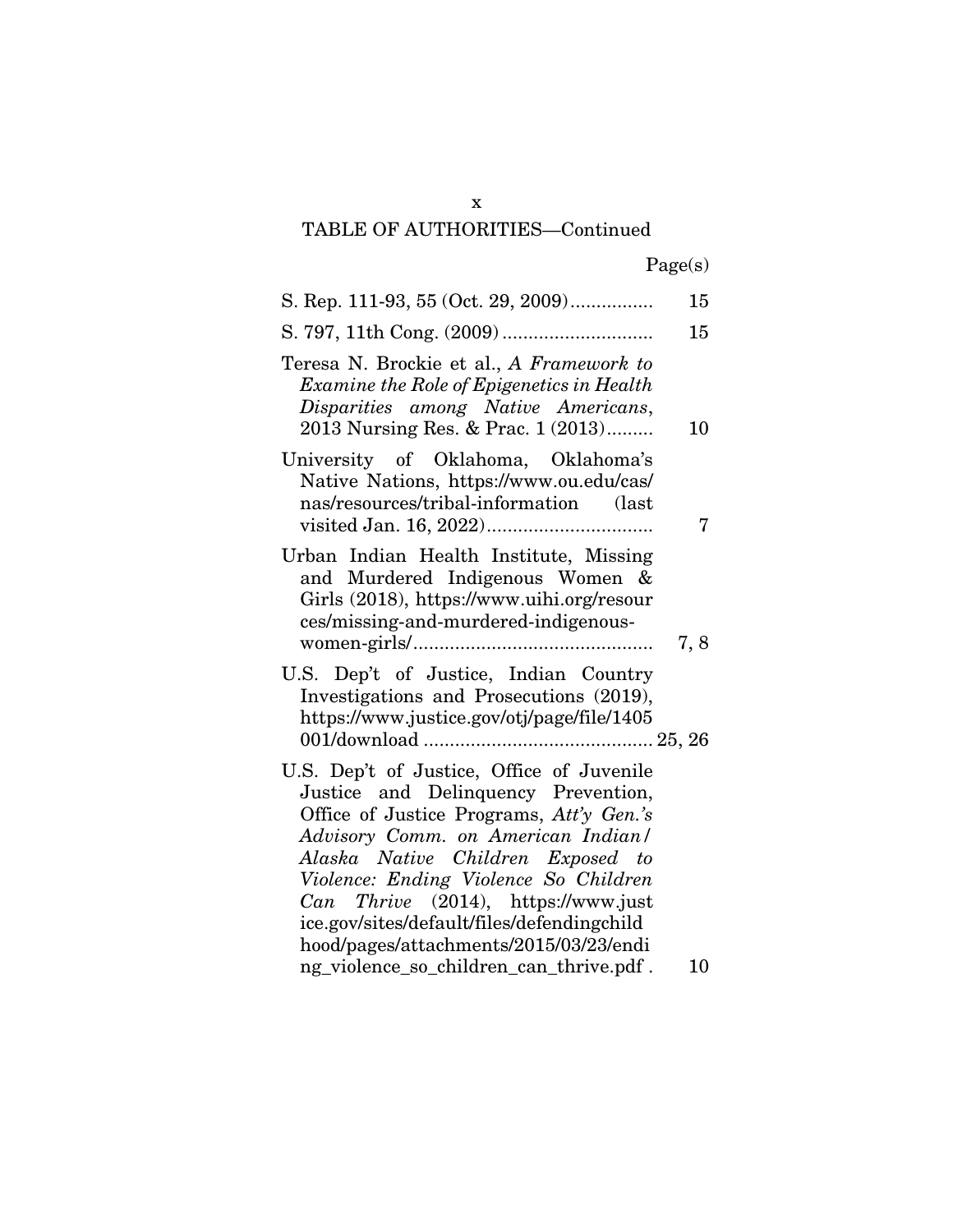| U.S. EPA Region 9 (Pacific Southwest),<br>Federally-Recognized Tribes in EPA's<br>Pacific Southwest: Nevada, https://www.<br>epa.gov/tribal/epa-region-9-pacific-south<br>west#nv (last visited Jan. 16, 2022)                                    | 7      |
|---------------------------------------------------------------------------------------------------------------------------------------------------------------------------------------------------------------------------------------------------|--------|
| U.S. GAO, Missing and Murdered Indig-<br>Women: New<br><b>Efforts</b><br>enous<br>are<br>Underway but Opportunities Exist to<br>Improve the Federal Response, Report to<br>Congressional Requesters (Oct. 2021)                                   | 21     |
| Utah Division of Indian Affairs, https://ind<br>ian.utah.gov/tribal-nations/ (last visited                                                                                                                                                        | 7      |
| Ute Mountain Ute Tribe, CFR Court,<br>https://www.utemountainutetribe.com/<br>CFR%20courts.html (last visited Dec. 14,                                                                                                                            | $22\,$ |
| Written Testimony of Elizabeth A. Reese,<br>Ass't Professor of Law, Stanford Law<br>School, before the Senate Committee<br>on Indian Affairs, "Restoring Justice:<br>Addressing Violence in Native Communi-<br>ties through VAWA Title IX Special | 23     |
| Written Testimony of J. Michael<br>Chavarria, Governor of Pueblo of Santa<br>Clara, New Mexico, before the Senate<br>Committee on Indian Affairs, "Restoring<br>Justice: Addressing Violence in Native<br>Communities through VAWA Title IX       |        |
| Special Jurisdiction" (Dec. 6, 2021)                                                                                                                                                                                                              | 23     |

xi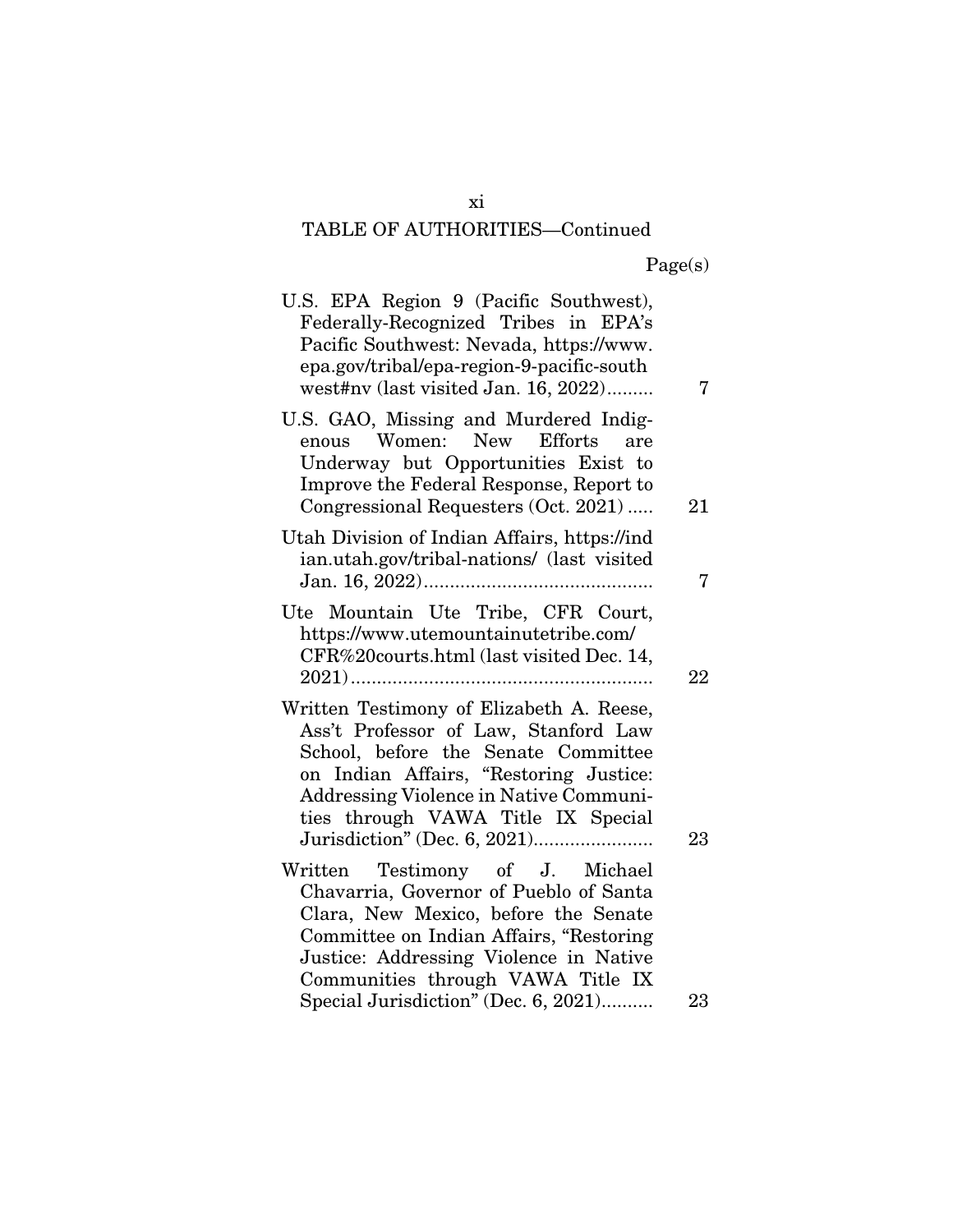#### INTEREST OF THE *AMICI CURIAE*<sup>1</sup>

The National Indigenous Women's Resource Center ("NIWRC") is a national organization working to end sexual assault and domestic violence against Native women. The NIWRC's work is directly implicated by Petitioner's request that this Court overturn the Tenth Circuit Court of Appeals' decision finding that prosecutions for the same conduct in both the United States District Court and the Court of Indian Offenses do not violate the United States Constitution's prohibition on double jeopardy. A conclusion that criminal prosecutions in the Courts of Indian Offenses ("CFR courts") are undertaken pursuant to *federal*, and not *tribal* sovereign authority, would impede the ability of Tribal Nations to bring charges for crimes of sexual assault and domestic violence—threatening the already tenuous safety of Native women and children.

The NIWRC is a Native non-profit organization whose mission is to ensure the safety of Native women by protecting and preserving the inherent sovereign authority of American Indian and Alaska Native Tribes to respond to domestic violence and sexual assault. The NIWRC's Board of Directors consists of Native women leaders from Tribes across the United States. Collectively, these women have extensive experience in tribal courts, tribal governmental process, and programmatic and educational work to end violence

<sup>1</sup> Pursuant to Supreme Court Rule 37.6, the NIWRC and NCAI state that no counsel for any party authored this brief in whole or in part and that no entity or person, aside from NIWRC, NCAI, and their counsel, made any monetary contribution toward the preparation or submission of this brief. On December 16, 2021, counsel for Respondent communicated consent for the filing of this brief. On January 6, 2022, counsel for Petitioner communicated consent for the filing of this brief.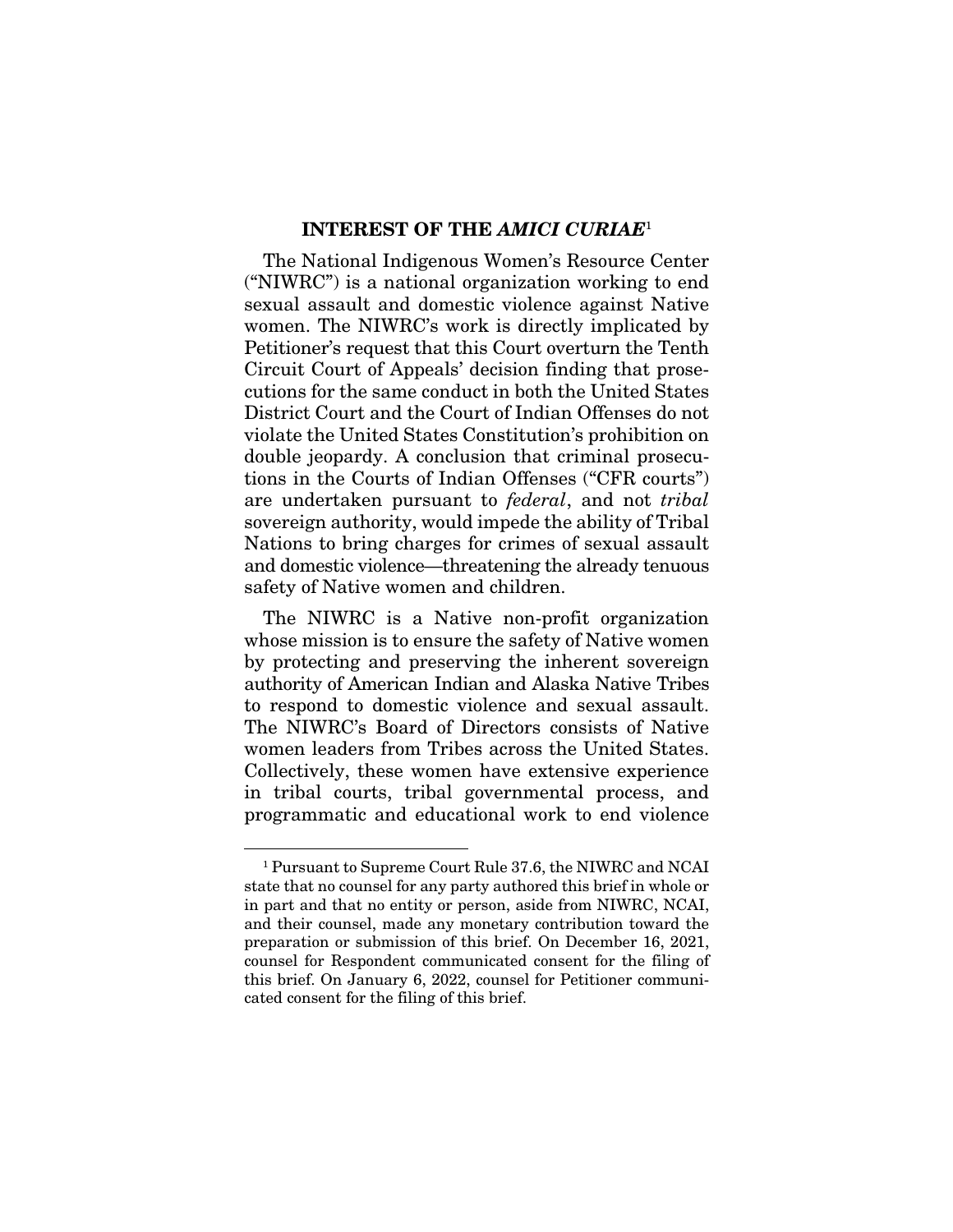against Native women and children, including domestic violence and sexual assault.

*Amicus Curiae* the National Congress of American Indians ("NCAI") is the oldest and largest national organization comprised of Tribal Nations and their citizens. Since 1944, NCAI has advised tribal, state, and federal governments on a range of issues, including the development of effective law enforcement policy that best protects the safety and welfare of individuals living in and around Indian country. NCAI is uniquely situated to provide critical context to the Court with respect to tribal law enforcement authority and the solemn responsibilities that tribal officers face daily in providing for the safety and welfare of tribal communities.

As two organizations committed to ending violence against Native women, the NIWRC and NCAI ("*Amici*") have a unique perspective on the harm that will result from obstructing the sovereign authority of Tribes to bring charges for crimes of sexual assault and domestic violence in their respective Courts of Indian Offenses.

#### SUMMARY OF THE ARGUMENT

As this Court has previously held, "the dual sovereignty doctrine is founded on the common-law conception of crime as an offense against the sovereignty of the government." *Heath v. Alabama*, 474 U.S. 82, 88 (1985). Thus, "[w]hen a single act violates the 'peace and dignity' of two sovereigns by breaking the laws of each, [the defendant] has committed two distinct 'offences.'" *Id.* (internal citations omitted); *see also Fox v. Ohio*, 46 U.S. (5 How.) 410, 435 (1847) ("[O]ffences falling within the competency of different authorities to restrain or punish them" are properly "subjected to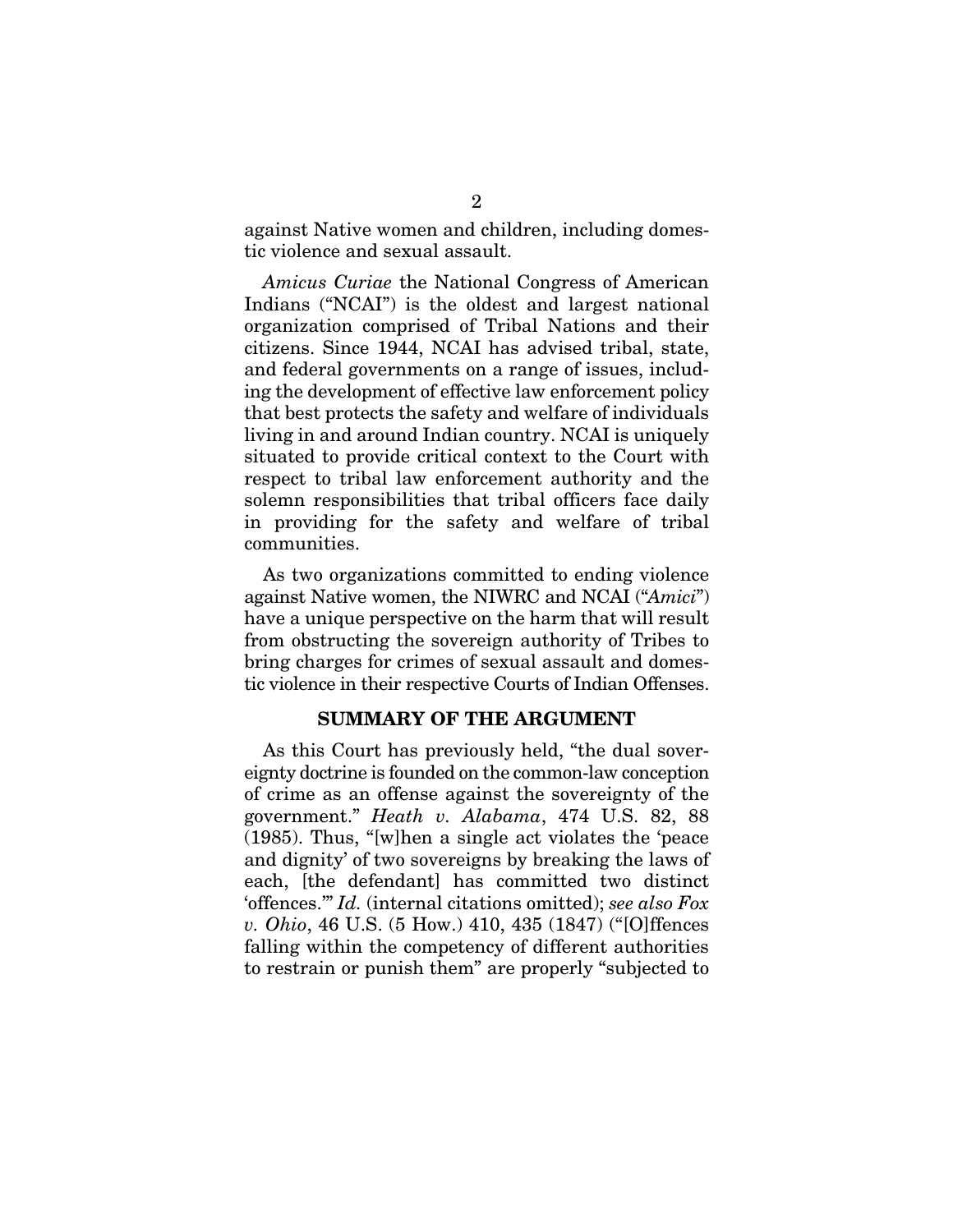the consequences which those authorities might ordain and affix to their perpetration.").

Petitioner's acts of domestic and sexual violence violated the laws of the Ute Mountain Ute Tribe. They also violated federal law. As this Court has already concluded, the federal government and Tribal Nations constitute separate sovereigns. And thus, in the context of dual federal and tribal prosecutions, this Court has determined that "prosecutions under the laws of separate sovereigns do not, in the language of the Fifth Amendment, 'subject [the defendant] for the same offence to be twice put in jeopardy.'" *U.S. v. Wheeler*, 435 U.S. 313, 317 (1978) (quoting the Double Jeopardy Clause). For instance, in considering a federal prosecution of a Navajo Nation citizen that followed a criminal prosecution by the Navajo Nation, the Supreme Court determined that the Double Jeopardy Clause in no way prohibited the subsequent federal prosecution. *See id.* Instead, this Court concluded that "[s]ince tribal and federal prosecutions are brought by separate sovereigns, they are not 'for the same offence,' and the Double Jeopardy Clause thus does not bar one when the other has occurred." *Wheeler*, 435 U.S. at 329–30 (quoting the Double Jeopardy Clause).

This analysis does not change simply because a Tribe continues to utilize a CFR court. As discussed in greater detail in the Legal Historians *Amicus* Brief, the history of CFR courts mirrors the history of federal Indian law and policy. CFR courts began as a tool of assimilation, but as federal policy shifted away from eradicating Tribal Nations to supporting them, so too did the function of CFR courts. Today, CFR courts ensure that Tribal Nations are able to prosecute crimes committed on their lands in violation of their laws, and in many instances, CFR courts are the only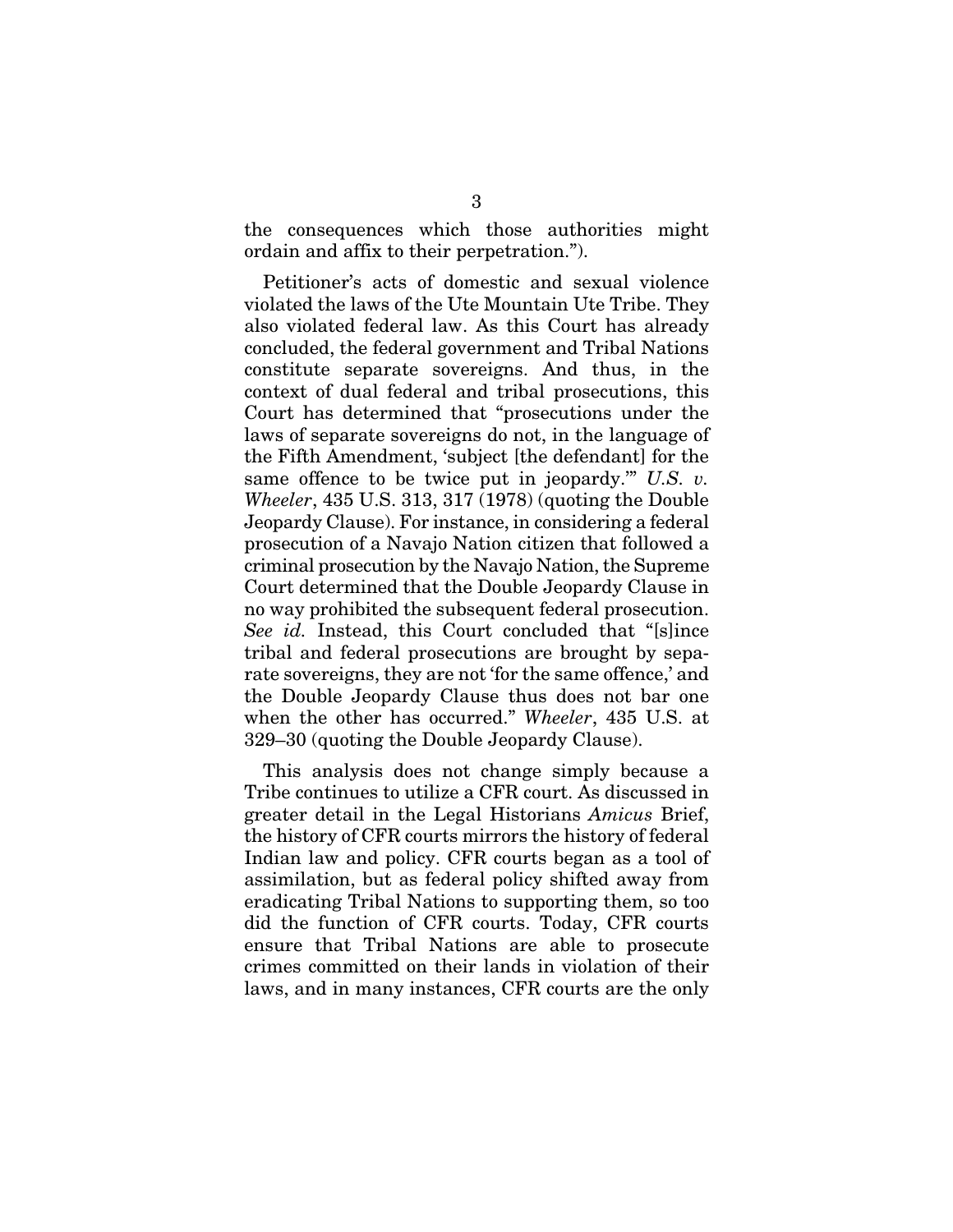hope of imposing consequences when individuals like Petitioner harm Native women and children.

Accepting Petitioner's assertion that CFR courts exercise federal, and not tribal, authority would most certainly undermine the ability of Tribal Nations who use CFR courts to protect Native victims of domestic violence and sexual assault, crimes that, when left unaddressed, often escalate to homicide. Today, Native women and children face the highest rates of domestic violence, murder, and sexual assault in the United States. However, as described in greater detail below, the current federal legal framework limiting tribal jurisdiction and sentencing authority precludes the effective administration of justice in tribal and CFR courts. Many tribal prosecutors, therefore, bring charges under tribal law to ensure there is at least some modicum of justice—while simultaneously and steadfastly hoping the United States will likewise bring charges under federal law, charges that make possible a sentence that can command deterrence for future acts of domestic violence and sexual assault against Native victims. Unfortunately, the United States declines to prosecute the vast majority of violent crimes committed against Native victims in Indian country. Concluding that the Court's dual sovereign doctrine does *not* apply to concurrent CFR court and federal court prosecutions would preclude the effective prosecution of those who commit serious violent crimes against Native women and children and, ultimately, would not accomplish anything close to the original intent of the Double Jeopardy Clause drafters.

*Amici*, therefore, respectfully ask this Court to affirm the decision of the Tenth Circuit and ensure that Tribes who continue to use CFR courts are not precluded from protecting their women and children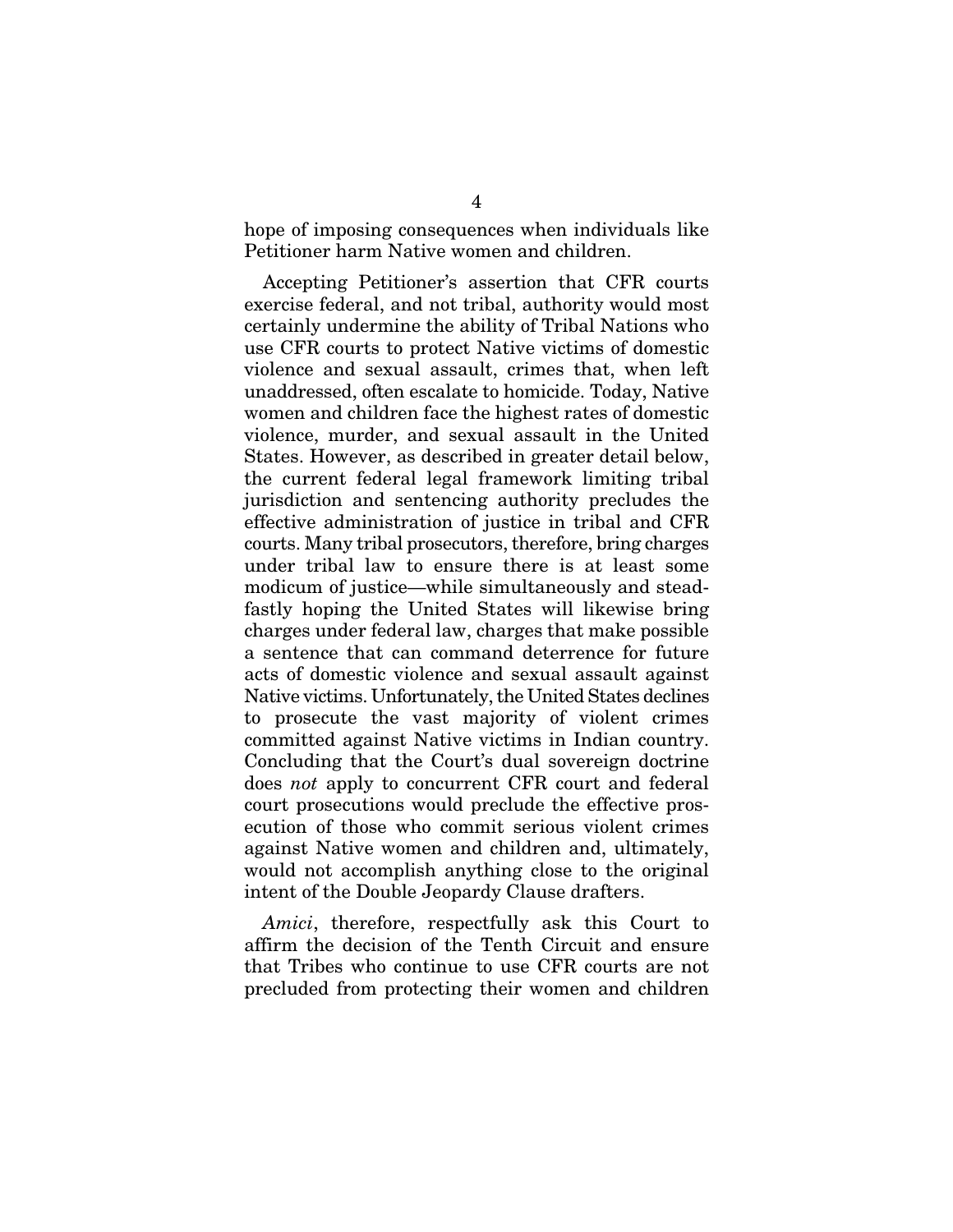from what has become an epidemic of domestic violence and sexual assault on tribal lands.

#### ARGUMENT

#### I. The Current Rates of Violence Against Native Women Constitute a Crisis

In 2016, this Court acknowledged that Native women experience the highest rates of violence in the United States. *See United States v. Bryant*, 136 S.Ct. 1954, 1959 (2016). And since this Court's decision in *Bryant*, the National Institute of Justice ("NIJ"), an agency within the United States Department of Justice ("DOJ"), has released data revealing that Native women suffer rates of domestic violence and sexual assault even higher than those cited by this Court in 2016. In May 2016, the NIJ released its report, *Violence Against American Indian and Alaska Native Women and Men*, documenting the astonishingly high rates of violence against Native people.2 The report includes facts that are almost incomprehensible. According to the NIJ's May 2016 report, more than 4 in 5 Native people have been victims of violent crime.3 Over half (56.1%) of Native women report being victims of sexual violence.4

So severe is this crisis that the current and previous presidents have issued executive orders in efforts to combat it at the national level: In 2019, President Trump issued Executive Order No. 13,898, establishing the Task Force on Missing and Murdered American

<sup>2</sup> *See* Andre B. Rosay, U.S. Dep't of Justice, Nat'l Inst. of Justice, *Violence Against American Indian and Alaska Native Women and Men* 44 (2016), https://www.ncjrs.gov/pdffiles1/nij/ 249736.pdf.

<sup>3</sup> *Id*.

<sup>4</sup> *Id.* at 43.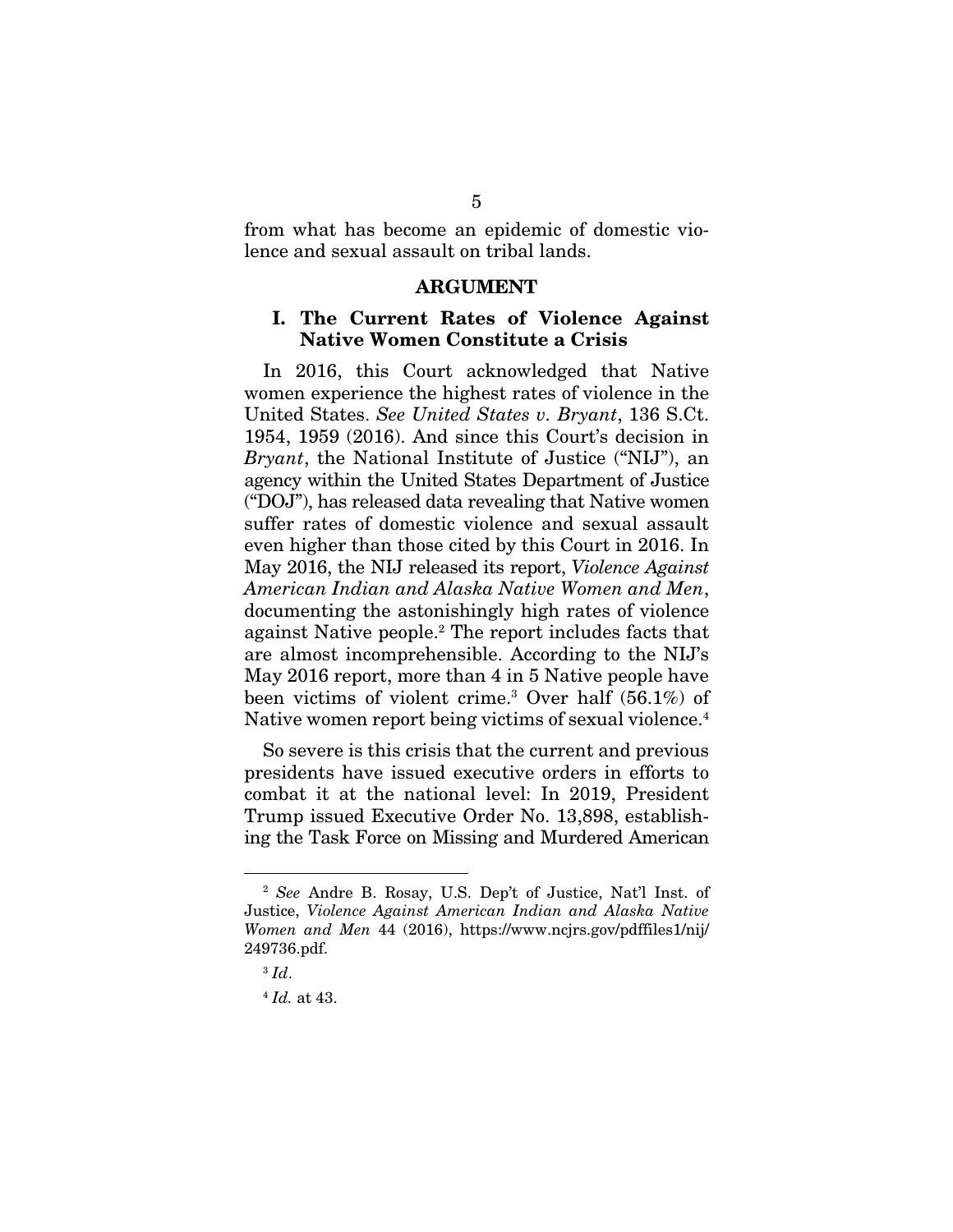Indians and Alaska Natives to be co-chaired by the U.S. Attorney General and the Secretary of the Interior (or their designees) for purposes that include: "improving the way law enforcement investigators and prosecutors respond to the high volume of [missing and murdered American Indian and Alaska Native] cases"; "collecting and sharing data among various jurisdictions and law enforcement agencies"; and "facilitating formal agreements or arrangements among Federal, State, local, and tribal law enforcement to promote maximally cooperative, trauma-informed responses to cases involving missing and murdered American Indians and Alaska Natives." Exec. Order No. 13,898, 84 Fed. Reg. 66,059 (Nov. 26, 2019). More recently, on November 15, 2021, President Biden issued Executive Order No. 14,053, titled "Improving Public Safety and Criminal Justice for Native Americans and Addressing the Crisis of Missing or Murdered Indigenous People." President Biden emphasized that:

Native Americans face unacceptably high levels of violence, and are victims of violent crime at a rate much higher than the national average. Native American women, in particular, are disproportionately the victims of sexual and gender-based violence, including intimate partner homicide. Research shows that approximately half of Native American women have experienced sexual violence and that approximately half have experienced physical violence by an intimate partner . . . . For far too long, justice has been elusive for many Native American victims, survivors, and families. Criminal jurisdiction complexities and resource constraints have left many injustices unaddressed.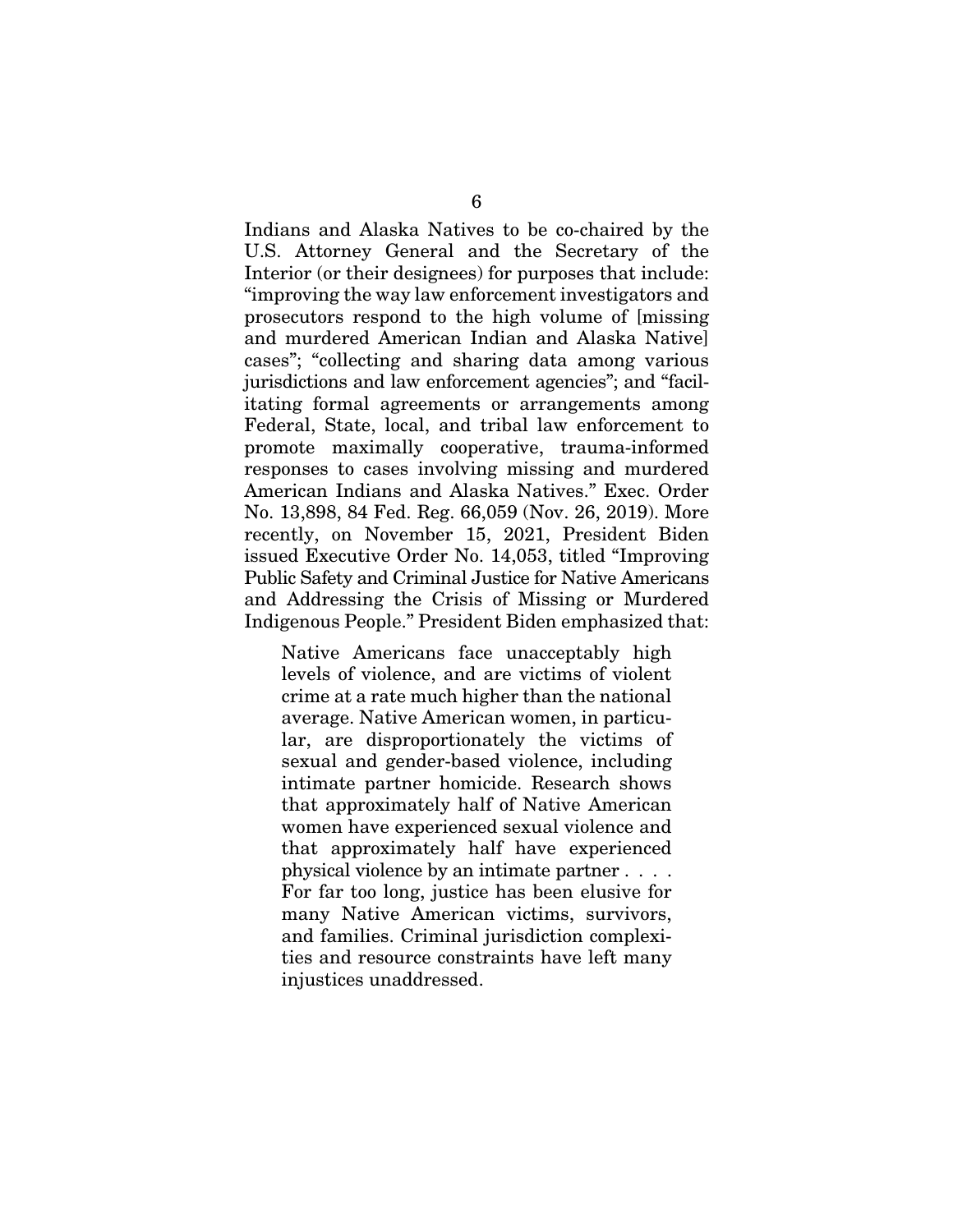Exec. Order No, 14,053, 86 Fed. Reg. 64,337 (Nov. 15, 2021). Ultimately, President Biden acknowledged that "more work is needed to address the crisis of ongoing violence against Native Americans — and of missing or murdered indigenous people." *Id*. 5

The five States in which CFR Courts are presently located—New Mexico, Oklahoma, Colorado, Nevada, and Utah—are not strangers to the incredibly high levels of violent crime experienced by Native women or the crisis of missing and murdered Indigenous women and children since, cumulatively, they are home to 91 federally recognized Indian Tribes.<sup>6</sup> Indeed, according to a 2018 Urban Indian Health Institute ("UIHI") report, New Mexico had the highest number of missing and murdered Indigenous women in the

<sup>&</sup>lt;sup>5</sup> Federal agencies have acknowledged the depth and severity of this crisis as well. In April of 2021, Secretary of the Interior Haaland launched the Missing and Murdered Unit within the BIA's Office of Justice Services "to provide leadership and direction for cross-departmental and interagency work involving missing and murdered American Indians and Alaska Natives." Press Release, U.S. Dep't of the Interior, Secretary Haaland Creates New Missing & Murdered Unit to Pursue Justice for Missing or Murdered American Indians and Alaska Natives (Apr. 1, 2021), https://www.doi.gov/news/secretary-haaland-creates-newmissing-murdered-unit-pursue-justice-missing-or-murdered-am erican.

<sup>6</sup> Of these 91 federally recognized Indian Tribes, 19 are located in Nevada, https://www.epa.gov/tribal/epa-region-9-pacific-south west#nv, 9 are located in Utah, https://indian.utah.gov/tribalnations/, 23 are located in New Mexico, https://www.sos.state.nm. us/voting-and-elections/native-american-election-information-pr ogram/23-nm-federally-recognized-tribes-in-nm-counties/, 39 are located in Oklahoma, https://www.ou.edu/cas/nas/resources/tri bal-information, and 2 are located in Colorado, https://www. cde.state.co.us/sites/default/files/documents/cdereval/download/p df/race-ethnicity/nativeamericantribesofcolorado.pdf.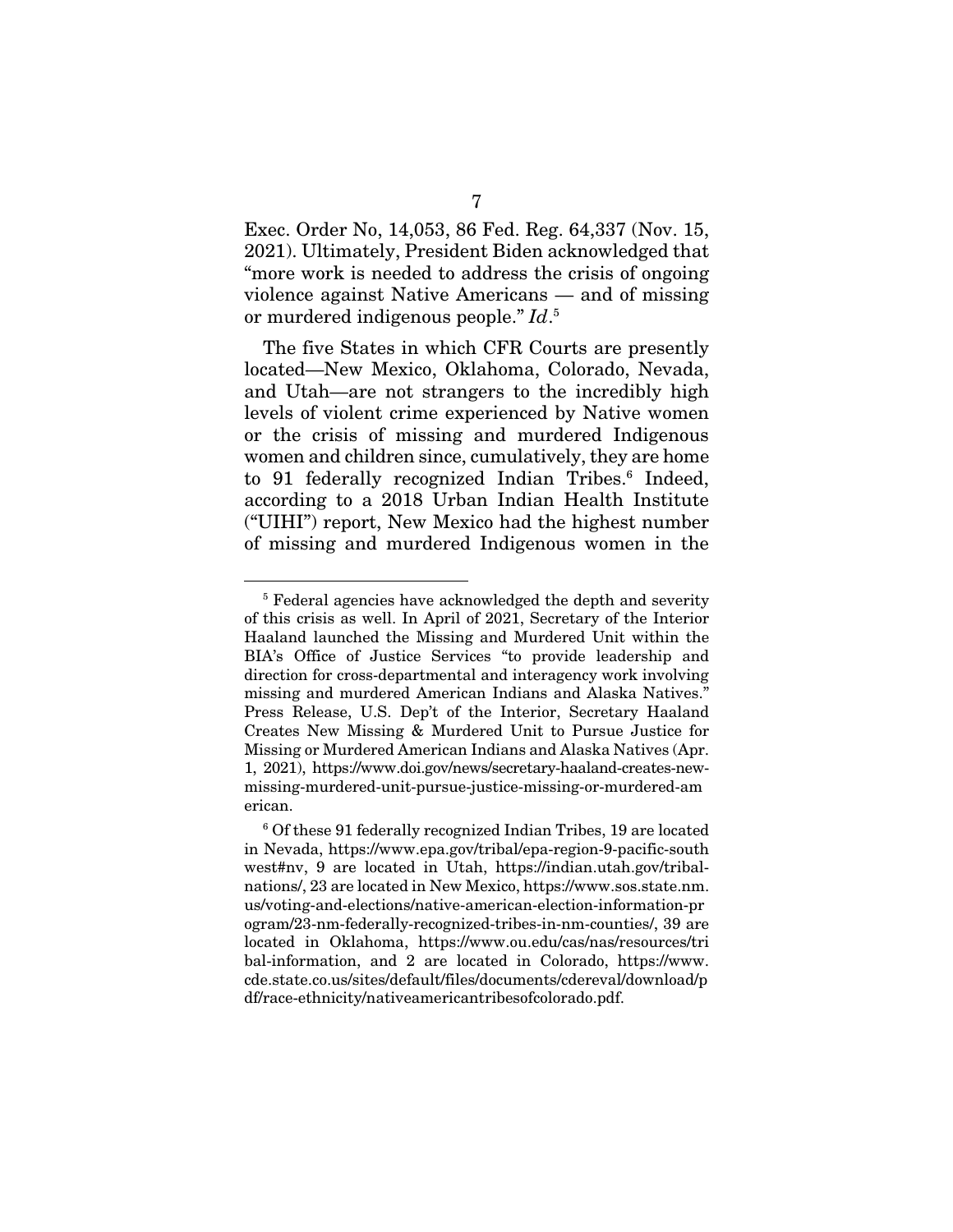country, with Utah and Oklahoma coming in at eighth and tenth, respectively.7 In response, New Mexico and Utah established task forces specifically to combat the crisis of missing and murdered Indigenous people within their borders,<sup>8</sup> and Oklahoma passed legislation seeking funding to establish such a task force.<sup>9</sup> New Mexico's task force subsequently found that in Farmington, New Mexico, one of the closer urban centers to the Ute Mountain Ute Reservation, nearly half of the missing persons cases from 2014-2019 were Natives, 66% of whom were women.<sup>10</sup>

10 New Mexico Missing and Murdered Indigenous Women and Relatives Task Force, Report to the Governor and Legislature on

<sup>7</sup> Urban Indian Health Institute, Missing and Murdered Indigenous Women & Girls 10, https://www.uihi.org/resources/ missing-and-murdered-indigenous-women-girls/.

<sup>8</sup> Missing and Murdered Indigenous Women and Relatives Task Force, New Mexico Indian Affairs Department, https:// www.iad.state.nm.us/policy-and-legislation/missing-murdered-ind igenous-women-relatives/; Alastair Lee Bitsóí, *Utah Missing and Murdered Indigenous Women task force hears about jurisdiction issues in first meeting*, THE SALT LAKE TRIBUNE (Nov. 24, 2021), https://www.sltrib.com/news/2021/11/24/utah-missing-murdered/. The New Mexico task force's results prompted it to propose the creation of a state office to coordinate the State's efforts in addressing the Missing and Murdered Indigenous Women crisis. Robert Nott, *Office to collect data on missing, murdered Indigenous women proposed in New Mexico*, SANTA FE NEW MEXICAN (Oct. 19, 2021), https://www.santafenewmexican.com/ news/legislature/office-to-collect-data-on-missing-murdered-indi genous-women-proposed-in-new-mexico/article\_8e119988-30f7- 11ec-82b2-032efa7ce49a.html.

<sup>9</sup> Oklahoma Governor Kevin Stitt signed Ida's Law, Senate Bill 172, into law on April 20, 2021. Carmen Forman, *Gov. Kevin Stitt signs Ida's law to address missing, murdered Indigenous Oklahomans*, THE OKLAHOMAN (April 21, 2021), https://www. oklahoman.com/story/news/2021/04/21/missing-murdered-nativeamerican-law-signed-by-oklahoma-governor/7299620002/.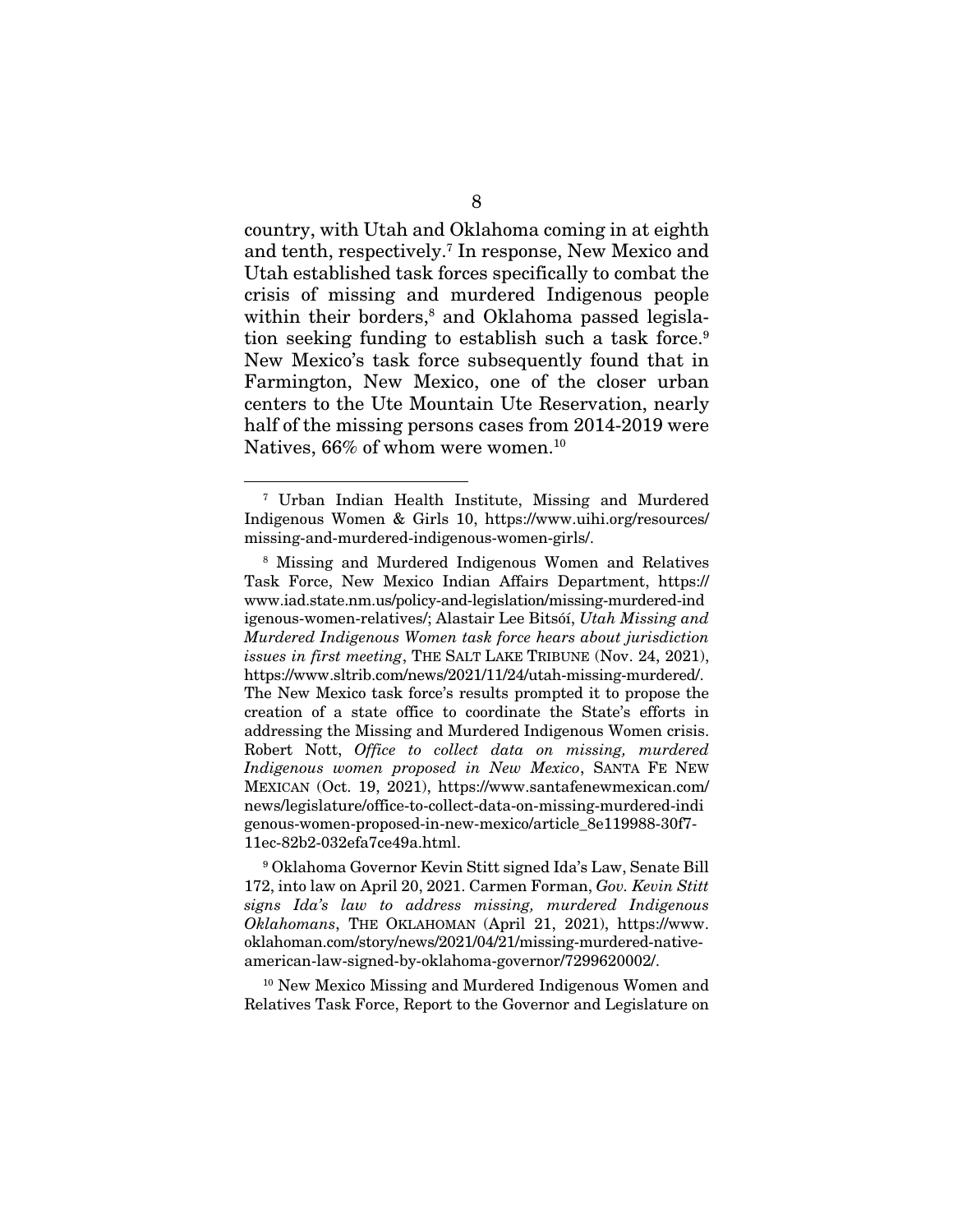The high rates of violence against Native women and children constitute nothing short of an emergency that threatens the health, safety, welfare—and ultimately the sovereignty—of Tribal Nations. Widespread, commonplace sexual and domestic violence have taken a toll on Native communities. Victimization and the unresolved trauma that follows are directly linked to the significant mental and physical health disparities Native people experience in the United States.<sup>11</sup>

These disparities are most apparent in statistics documenting the high rates of Post-Traumatic Stress Disorder ("PTSD") that Native women and children suffer.12 These high rates of PTSD are a consequence of the extraordinarily high rates of violent crimes committed against Native women and children. Indeed, PTSD has been declared "one of the most serious mental health problems faced by [Native] populations."13

In 2014, the United States Attorney General's Advisory Committee released a report documenting that Native children experience higher-than-average

the Task Force Findings and Recommendations 24 (Dec. 2020), https://www.iad.state.nm.us/wp-content/uploads/2020/12/NM\_M MIWR\_Report\_FINAL\_WEB\_v120920.pdf.

<sup>11</sup> *See* J. Douglas Bremner et al., *Structural and Functional Plasticity of the Human Brain in Posttraumatic Stress Disorder*, 167 Prog. Brain Res. 2 (2008), https://www.ncbi.nlm.nih.gov/ pmc/articles/PMC3226705/.

<sup>12</sup> *See* Deborah Bassett et al., *Posttraumatic Stress Disorder and Symptoms among American Indians and Alaska Natives: A Review of the Literature*, 49 Soc. Psychiatry & Psychiatric Epidemiology 417 (2014), https://www.ncbi.nlm.nih.gov/pmc/arti cles/PMC3875613/.

<sup>13</sup> *Id.* at 418.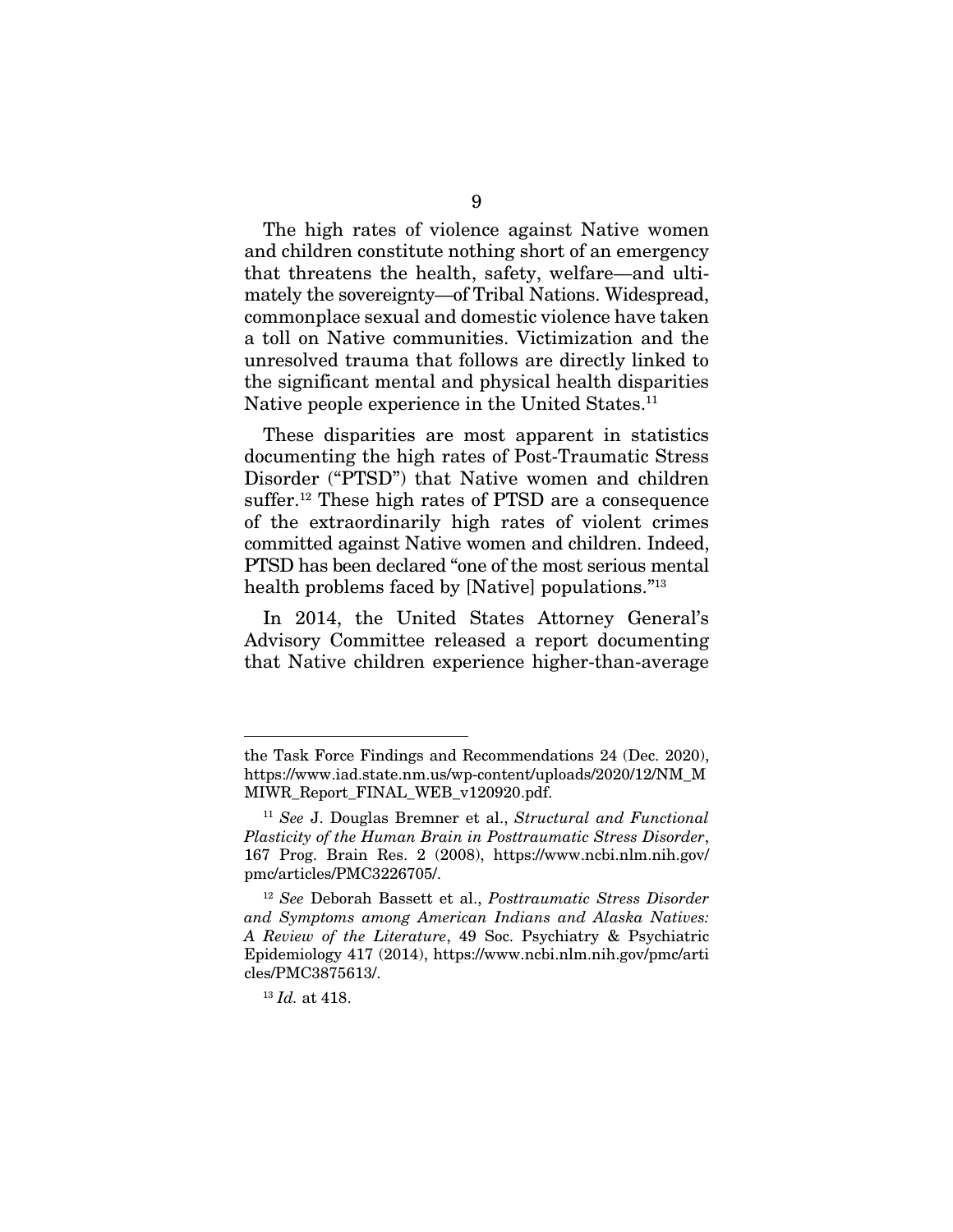rates of abuse.<sup>14</sup> The trauma in tribal communities is so significant that Native youth suffer PTSD at rates equivalent to soldiers returning from the wars in Afghanistan and Iraq.15 And for Native American adults, the rate of PTSD is 4.4 times the national average.<sup>16</sup>

PTSD, however, is not the inevitable result of trauma. Instead, PTSD is a consequence of *unresolved*  trauma—that is, trauma for which there has been no adequate intervention.17 Unresolved trauma is the leading cause of PTSD, which in turn burdens the victim with a wide variety of mental and physical maladies,<sup>18</sup> such as mental illness, addiction, and even

<sup>15</sup> *Id.* at 38 ("[O]ne report noted that [Native] juveniles experience post-traumatic stress disorder (PTSD) at a rate of *22 percent*. Sadly, this is the same rate as veterans returning from Iraq and Afghanistan, and triple the rate of the general population.").

<sup>14</sup> U.S. Dep't of Justice, Office of Juvenile Justice and Delinquency Prevention, Office of Justice Programs, *Att'y Gen.'s Advisory Comm. on American Indian/Alaska Native Children Exposed to Violence: Ending Violence So Children Can Thrive* 6 (2014), https://www.justice.gov/sites/default/files/defendingchild hood/pages/attachments/2015/03/23/ending\_violence\_so\_children can thrive.pdf ("American Indian and Alaska Native . . . children suffer exposure to violence at rates higher than any other race in the United States.").

<sup>16</sup> *See* Teresa N. Brockie et al., *A Framework to Examine the Role of Epigenetics in Health Disparities among Native Americans*, 2013 Nursing Res. & Prac. 1, 3 (2013).

<sup>17</sup> *See* Cheryl Regehr & Tamara Sussman, *Intersections Between Grief and Trauma: Toward an Empirically Based Model for Treating Traumatic Grief*, 4 Brief Treatment & Crisis Intervention 289, 294 (2004).

<sup>18</sup> *See generally*, Bremner et al., *supra* note 11.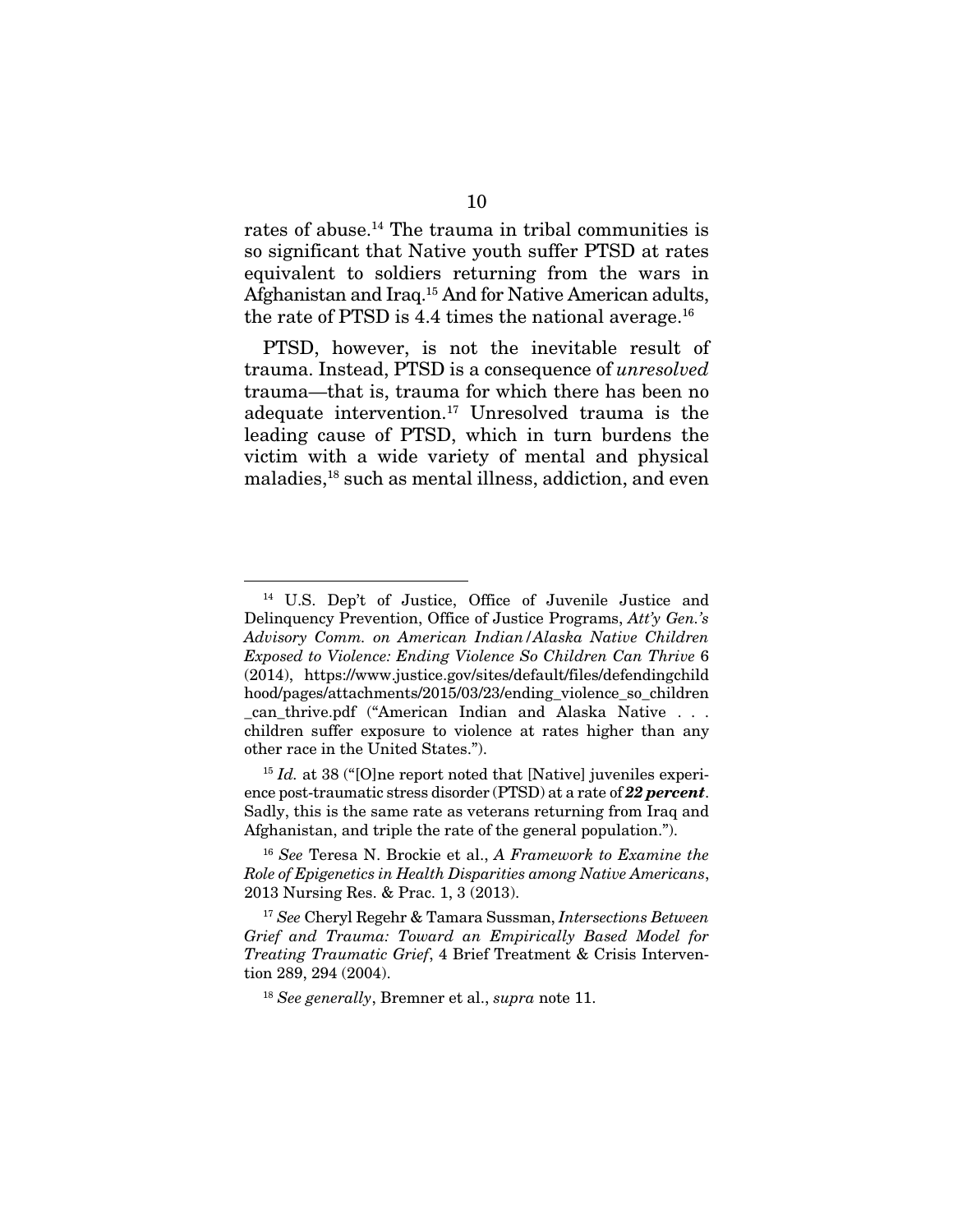chronic physical conditions such as heart, lung, and liver disease.<sup>19</sup>

For many survivors, the prosecution of his or her perpetrator is critical to resolving the trauma resulting from violent crime.20 Laws that prevent prosecution of those who commit domestic violence and sexual assault against Native women and children, therefore, directly contribute to the staggering levels of PTSD in tribal communities.

#### II. Jurisdictional and Sentencing Limitations Imposed on Tribal Nations Render Tribal-Federal Collaboration Critical for the Safety of Native Women and Children

The incredibly high rates of violence that Native women and children suffer are exacerbated by the complex jurisdictional maze both federal and tribal sovereigns must navigate to determine which sovereign may prosecute when a Native person is victimized. Discerning which sovereign may exercise criminal jurisdiction over a particular crime in Indian country is rife with complications. The current state of federal law dictates that, before a sovereign may exercise criminal jurisdiction over a crime committed in Indian country, the sovereign must determine (1) the status of the land where the crime was committed; (2) whether the perpetrator is Indian; and (3) whether the victim

<sup>19</sup> *See* Jitender Sareen et al., *Physical and Mental Comorbidity, Disability, and Suicidal Behavior Associated With Posttraumatic Stress Disorder in a Large Community Sample*, 69 Psychosomatic Med. 242, 244–45 (2007).

<sup>20</sup> *See* Dean G. Kilpatrick & Randy K. Otto, *Constitutionally Guaranteed Participation in Criminal Proceeding for Victims: Potential Effects on Psychological Functioning*, 34 Wayne L. Rev. 7 (1987).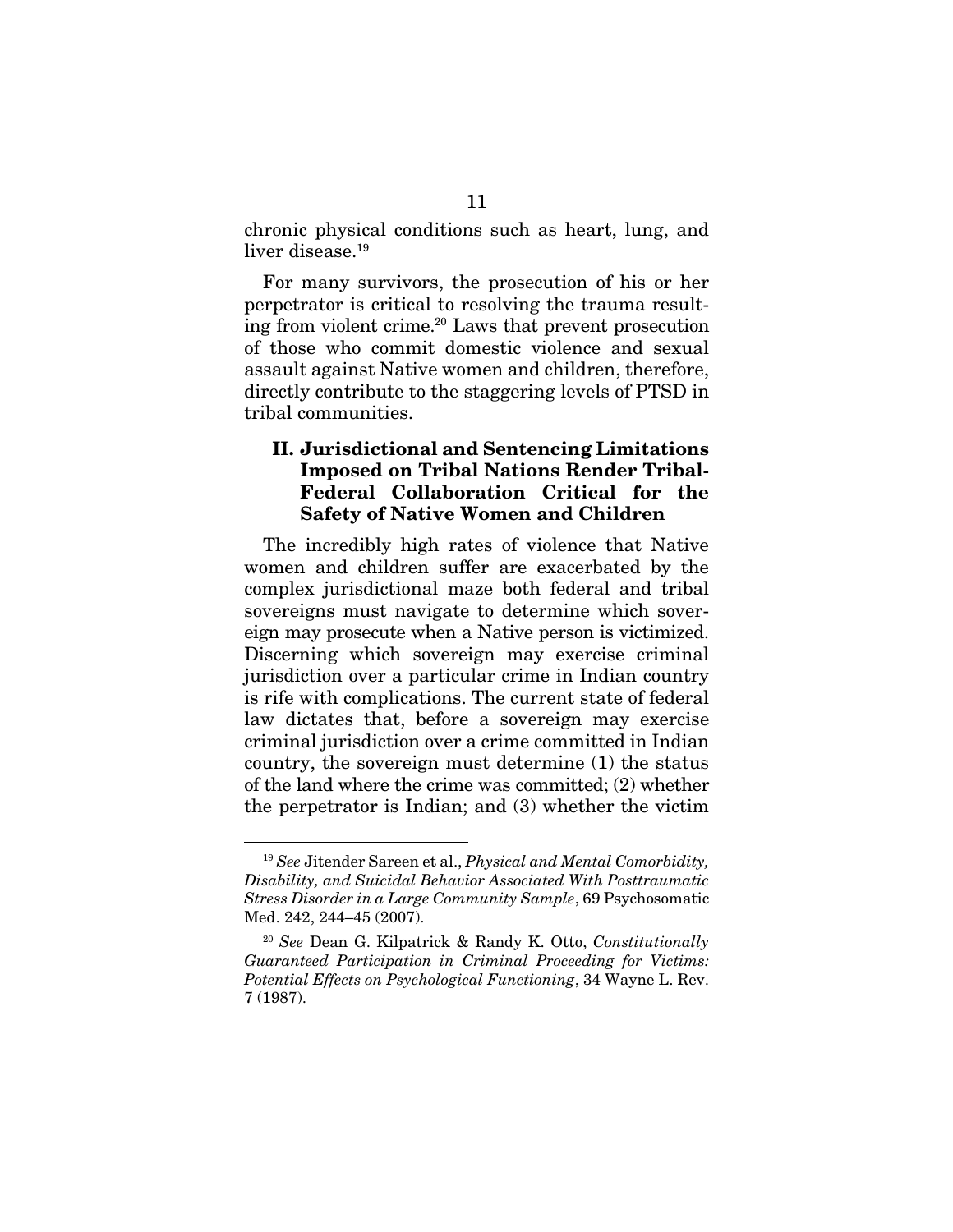is Indian. *See United States v. Lara*, 541 U.S. 193 (2004). Discerning these factual prerequisites to the exercise of jurisdiction impedes law enforcement's ability to respond promptly to the heightened crisis of a domestic violence call, thereby placing Native women and children at greater risk.

The legal obstacles to prosecutions in Indian country have been accumulating for more than a hundred years. In 1883, this Court concluded that the federal government is without criminal jurisdiction to prosecute Indian-on-Indian crimes unless and until Congress authorizes such jurisdiction. *See Ex Parte Crow Dog*, 109 U.S. 556, 570 (1883) (the United States could not exercise jurisdiction over "the case of a crime committed in the Indian country by one Indian against the person or property of another Indian" unless so authorized by Congress); *see also United States v. Kagama*, 118 U.S. 375, 383 (1886) (Congress has the constitutional authority to "define[] a crime committed . . . and ma[k]e it punishable in the courts of the United States.").

In response to *Crow Dog*, Congress enacted the Major Crimes Act in 1885, authorizing federal criminal jurisdiction over the crimes of murder, manslaughter, rape, incest, assault with intent to kill, assault with a dangerous weapon, assault with intent to commit rape, carnal knowledge, arson, burglary, robbery, embezzlement, and larceny committed by an Indian against another Indian or other person. *See* 18 U.S.C. §§ 1152-53; *see also* S. Rep. No. 90-841, 12 (1967) ("Congress enacted the 'Major Crimes Act' in 1885" in response to "an early Supreme Court case, *Ex parte Crow Dog*, 109 U.S. 556 (1883)").

The Major Crimes Act did not, however, give the federal government jurisdiction to prosecute an offense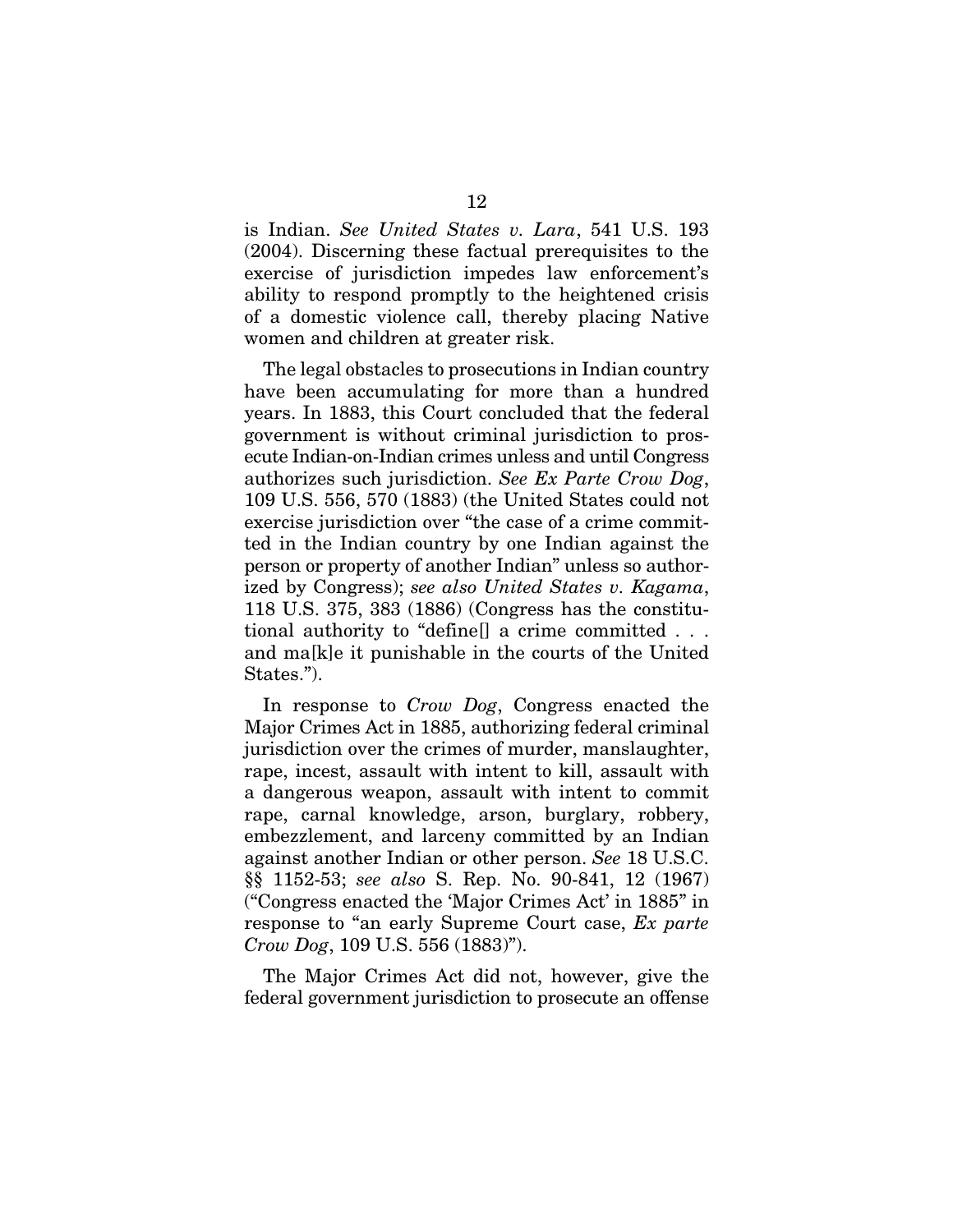not enumerated in the Act, nor did it work to divest Tribes of their inherent jurisdiction over the Act's enumerated crimes. As a result, many crimes involving Indian offenders and non-Indian victims, particularly misdemeanor level assaults, fall within the sole purview of the tribal government. Whereas more serious crimes involving only Indians, $21$  and crimes involving a non-Indian victim and an Indian offender, may be prosecuted by both the tribal and federal government.

Yet, despite having the authority to prosecute, the federal government often simply does not bring charges against perpetrators in Indian country.<sup>22</sup> Indeed, "[d]eclination rates are higher for American Indians than for other racial groups, $\frac{1}{2}$  and Indian country cases are "more likely to be declined when compared to non-[Indian country] cases."24 "One such reason is that overwhelmed federal agents are unable to complete the thousands of investigations in Indian Country

<sup>21</sup> Crimes in Indian country that involve only non-Indians generally fall under state jurisdiction. *See United States v. McBratney*, 104 U.S. 621, 624 (1881).

<sup>22</sup> *See* Ed Hermes, *Law & Order Tribal Edition: How the Tribal Law and Order Act Has Failed to Increase Tribal Court Sentencing Authority*, 45 Ariz. St. L.J. 675, 679 (2013) ("Unfortunately, for a number of reasons, U.S. Attorneys often decline to prosecute crimes that occur in Indian Country.").

<sup>23</sup> Regina Branton et al., *Criminal justice in Indian country: Examining declination rates in tribal cases*, Social Science Quarterly, 5 (2021).

<sup>&</sup>lt;sup>24</sup> *Id.* at 2. More specifically, Indian country cases are more than twice as likely to be declined compared to cases from the rest of the United States. From 2006-2016, "34.66 percent of the tribe cases were declined, while 16.82 percent of non-tribal cases were decline[d] . . . ." *Id.* at 7–8.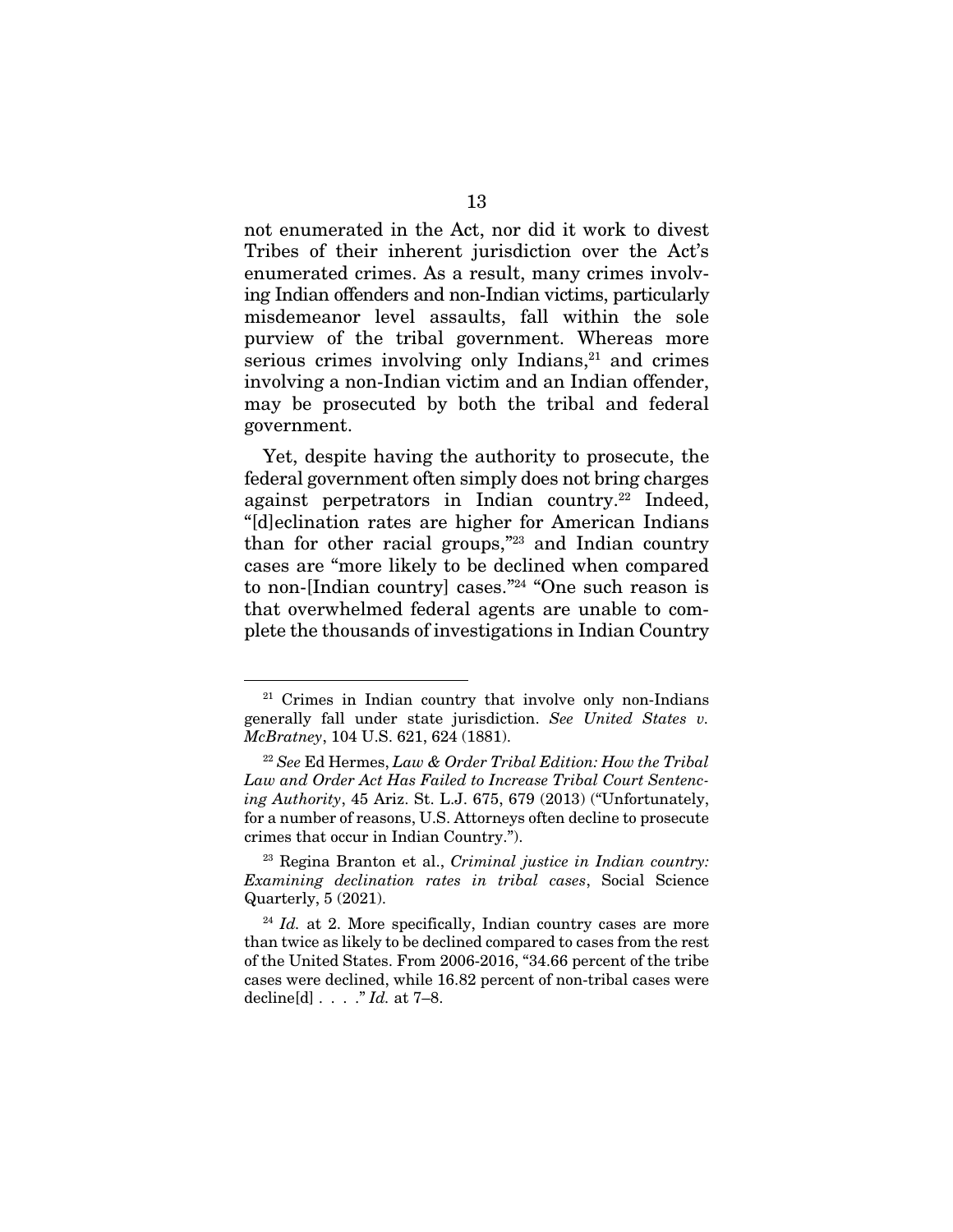or supplement those investigations done by tribal police."25 As one academic has noted:

Many low-priority felonies never make it to federal prosecutors in the first place. According to data from the Interior Department and the Transactional Records Access Clearinghouse at Syracuse University, of the nearly 5,900 aggravated assaults reported on reservations in fiscal year 2006, only 558 were referred to federal prosecutors. Out of those 558, federal prosecutors declined to prosecute 320 of them.26

To be sure, "[t]hese high declination rates are attributed in part to a lack of federal resources and focus, the vast distances U.S. agents must travel, cultural or language difficulties, lack of evidence, and witness issues."27 Another researcher has highlighted that federal prosecutions do not happen because federal prosecutors and investigators lack the ground level knowledge of the crimes that occurred and are not "the first responders when crimes occur."28 This researcher explains that:

[F]ederal prosecutors and investigators also may decline Indian Country crimes because federal officers are not the first responders when crimes occur in Indian Country. Typically, tribal law enforcement officers are

<sup>25</sup> Hermes, *supra* note 22, at 679.

<sup>26</sup> *Id*.

<sup>27</sup> *Id.* at 680.

<sup>28</sup> Mary K. Mullen, *The Violence Against Women Act: A Double-Edged Sword for Native Americans, Their Rights, and Their Hopes of Regaining Cultural Independence*, 61 St. Louis U. L.J. 811, 821 (2017).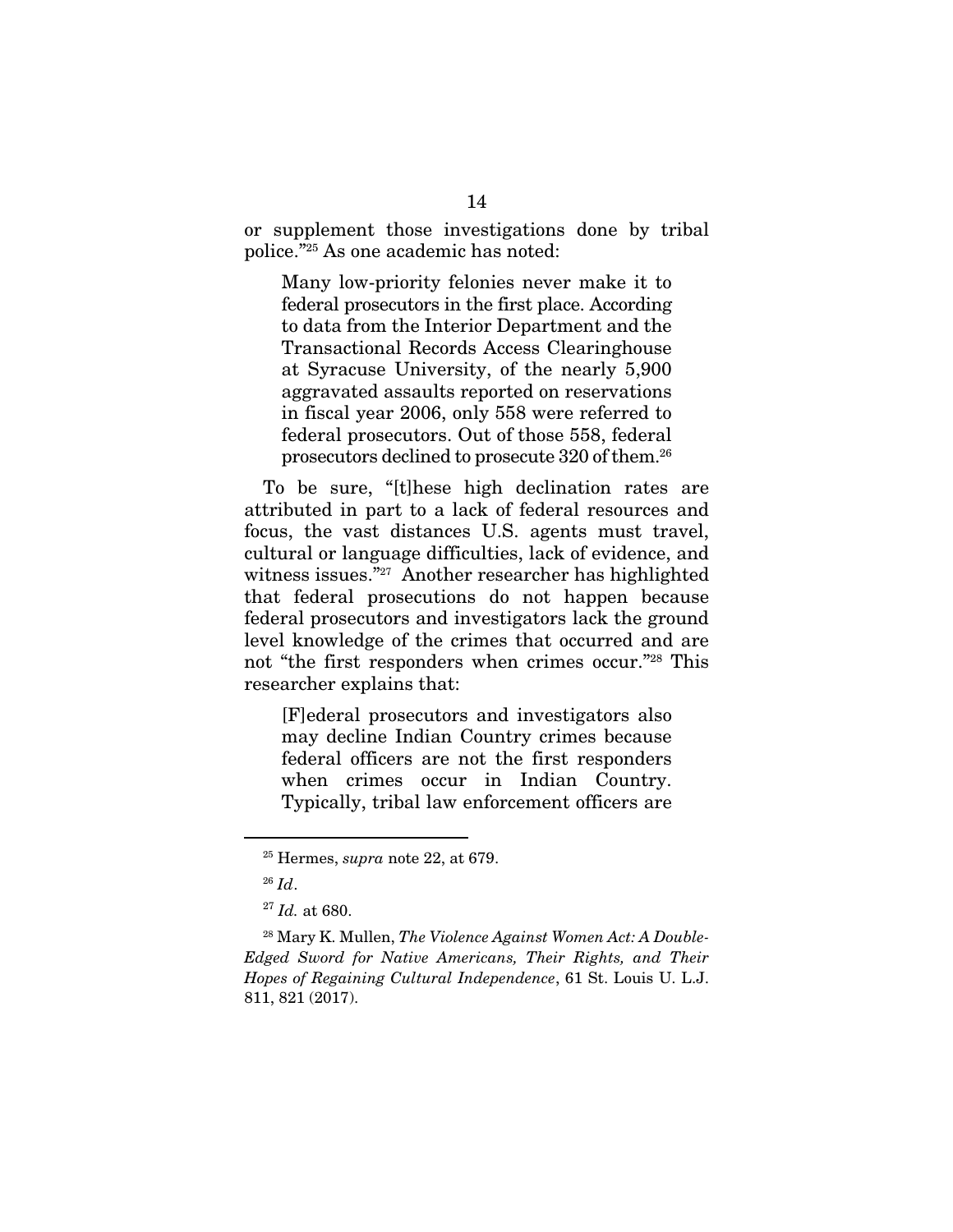the first to respond when a crime is reported. As a result, these tribal officers are the first to observe evidence and interview initial witnesses . . . . [Often], federal investigators and prosecutors collect their own separate evidence and interviews, and this distance in time prevents accuracy in the evidence. Additionally, it prevents federal officers from finding witnesses who are willing to speak and are able to accurately recall the criminal events. With these problems, federal prosecutors often determine that Indian Country crimes are nearly impossible to properly prosecute.29

Another factor inhibiting the assurance of public safety on tribal lands is that federal law severely restricts the sentencing authority of Tribal Nations. The Indian Civil Rights Act ("ICRA") prohibits tribal courts from imposing a prison term greater than one year for any criminal offense.  $25$  U.S.C. §  $1302(a)(7)$ .<sup>30</sup> And as this Court noted in *Bryant*, in the context of domestic violence, "a year's imprisonment per offense . . . [is] insufficient to deter repeated and escalating abuse." *United States v. Bryant*, 136 S.Ct. 1954, 1961 (2016); *see also* S. Rep. 111-93, 55 (Oct. 29, 2009) (accompanying S. 797, "'The lack of a system of graduated sanctions through tribal court . . . directly contributes to the escalation of adult and juvenile criminal activity.'") (quoting former U.S. Attorney General Janet Reno). But at least under the "separate sovereigns" framework there is *some punishment.* If this Court were to rule that the "separate sovereigns"

<sup>29</sup> *Id.*

<sup>&</sup>lt;sup>30</sup> The CFR court regulation at 25 C.F.R. § 11.315(a)(1) imposes this one-year imprisonment limitation.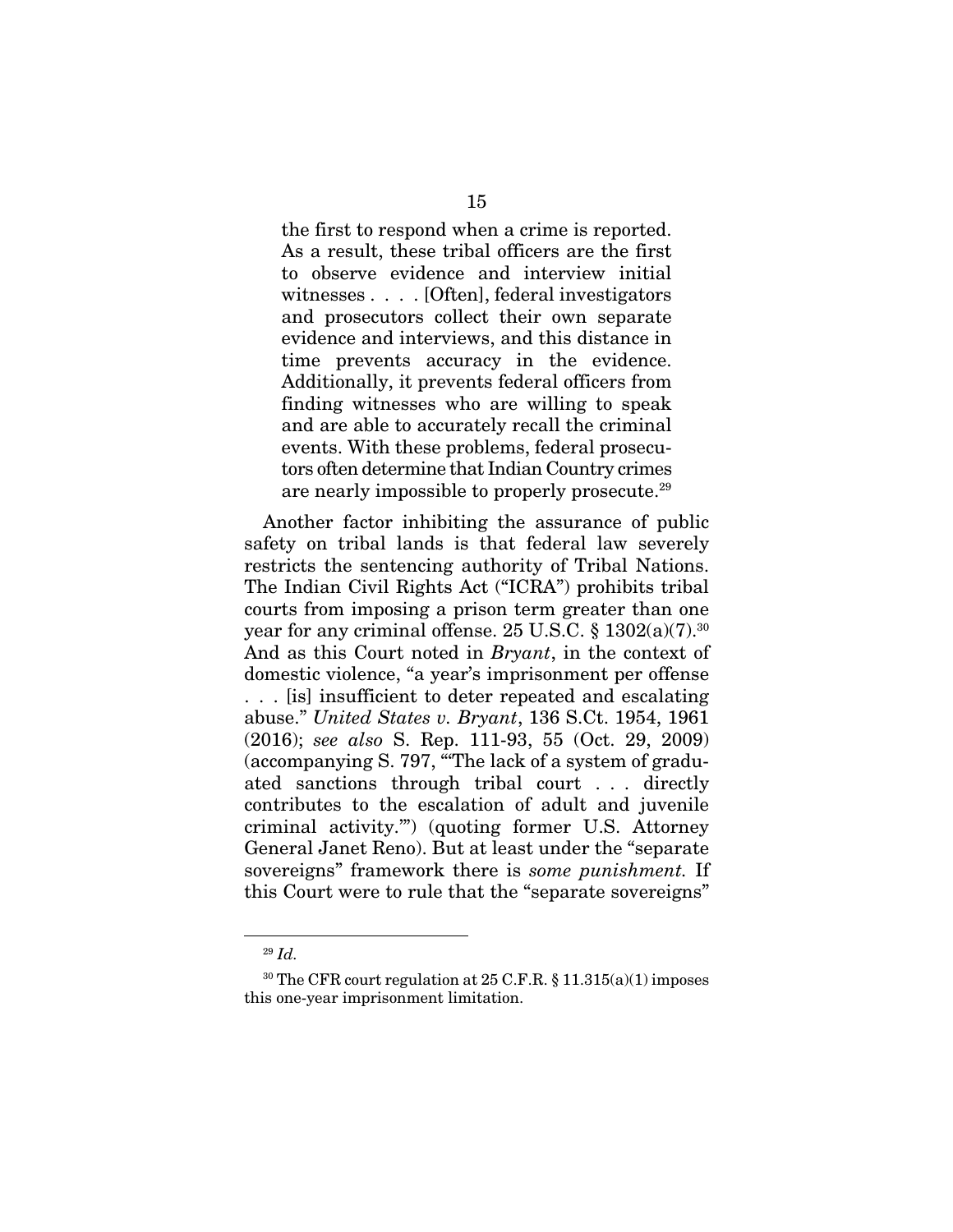framework does not apply in CFR courts, then any tribal prosecution in the CFR court would preclude a subsequent federal prosecution—and thus preclude the issuance of any kind of meaningful sentence. This is a risk many tribal prosecutors cannot afford to take.

#### III. CFR Courts Play a Critical Role in Addressing Sexual Assault and Domestic Violence Crimes Committed Against Native Women and Children

Given the epidemic of violence against Native women, and the jurisdictional maze that leaves the majority of the violence unaddressed and unresolved, there is no question that CFR courts play a critical role in providing a resolution to Native victims of sexual and domestic violence. For instance, last year 51% of assault cases brought in the Southwest Region CFR court included domestic violence charges, the overwhelming majority of which have not and may not ever be pursued by the United States Attorney's Office ("USAO").<sup>31</sup> The facts of these cases include a victim who was pursued on foot by the abuser and "tackle[d]" after jumping from a vehicle to escape a car ride during which the abuser drove "recklessly" for over 50 miles while threatening to kill them both by driving into oncoming traffic;32 a victim with a protective order in place whose grandchildren witnessed the abuser "slam[ her] to the ground," hit her repeatedly in the face, and bite her finger causing an open, bleeding wound;<sup>33</sup> a victim who was pursued to her car when

<sup>31</sup> CFR Court Assault Cases as of December 3, 2021, Southwest CFR Court Record.

<sup>32</sup> *United States v. Kendall Anagal*, No. 2021-0081-CR, Criminal Complaint (Mar. 10, 2021).

<sup>33</sup> *United States v. Robert Bancroft*, No. 2021-0078-CR, Criminal Complaint (Mar. 8, 2021).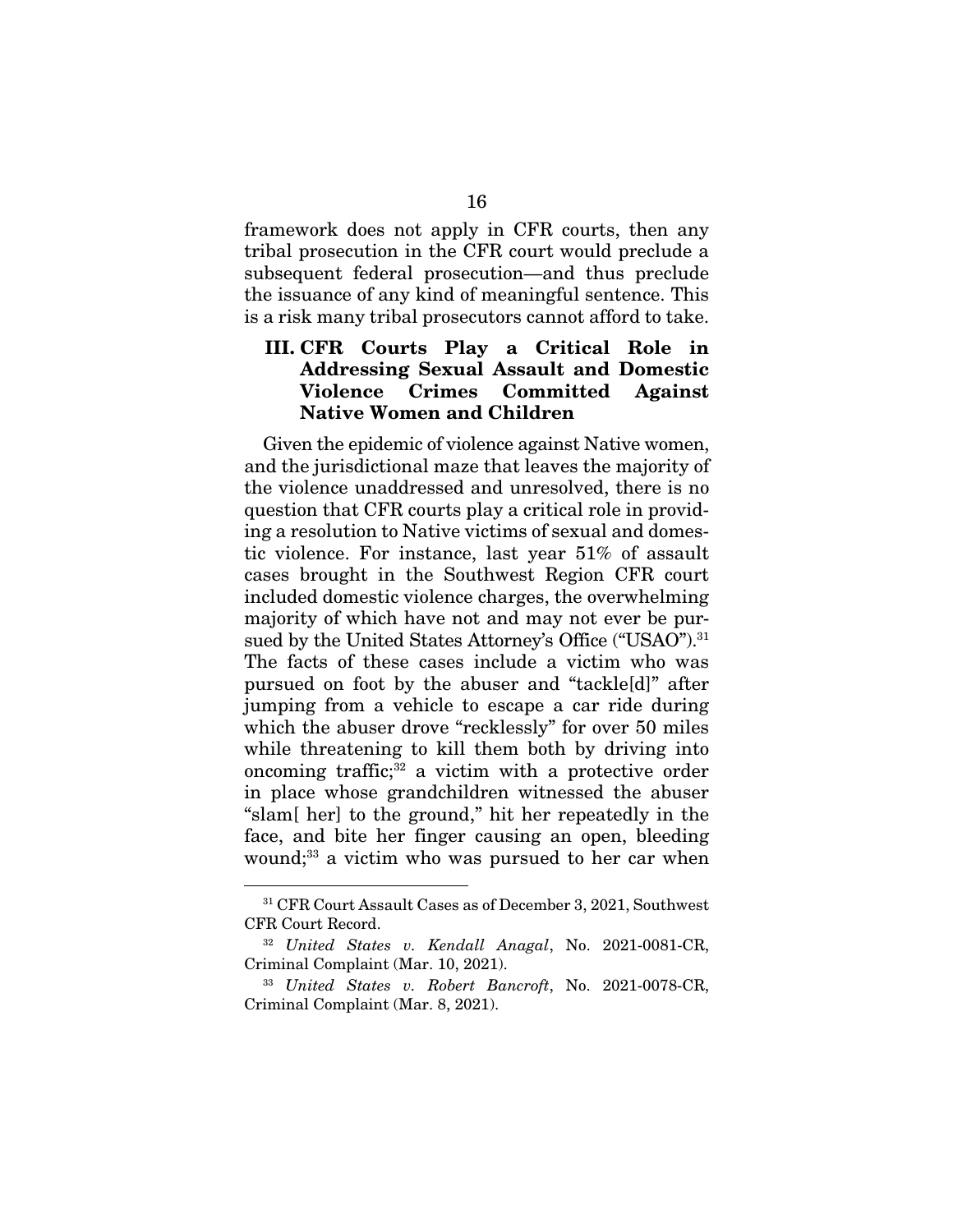fleeing verbal abuse, pushed out of the driver's seat, and picked up from the ground by her hair; $34$  a victim whom police located outdoors "crawling on his stomach" with both eyes swollen and "entire face and head[] covered in fresh blood" after they had encountered the abuser covered in the victim's blood and saw blood "smeared" and "pool[ed]" around the home;<sup>35</sup> and a victim who refused to give her cell phone to the abuser and was pursued into her bedroom, pinned face down onto her bed by the abuser's body, had her arm wrenched behind her back, and was repeatedly bitten forcefully enough to leave bite marks on her body.36 Justice for these victims of domestic violence and others like them should not be placed in jurisdictional limbo simply because they live on the reservation of a small Tribal Nation that continues to use a CFR court, and certainly not where that Nation's Tribal Council has directly addressed domestic violence by enacting and implementing its own expansive ordinance designed to address this epidemic of violence.<sup>37</sup>

<sup>34</sup> *United States v. Larenson Lehi*, No. 2021-0388-CR, Criminal Complaint (Sept. 27, 2021).

<sup>35</sup> *United States v. Jake Mills*, No. 2021-0367-CR, Criminal Complaint (Sept. 13, 2021).

<sup>36</sup> *United States v. Jourdain Orange*, No 2021-0400-CR, Criminal Complaint (Oct. 4, 2021).

<sup>37</sup> *See* Ute Mountain Ute Tribal Law and Order Code § 41.A(1), Ordinance No. 98-02 (Sept. 30, 1998) (authorizing the prosecution of "Indians," as defined by 25 C.F.R § 11.106, who commit or threaten to commit violence against family members including other crimes used as "a method of coercion, control, punishment, intimidation, or revenge" against a family member); *id.* at § 41.C(1) (recognizing that "domestic violence situations often involve cycles of violence which can consist of escalating harm" and allowing evidence of other acts of domestic violence to be submitted to the court).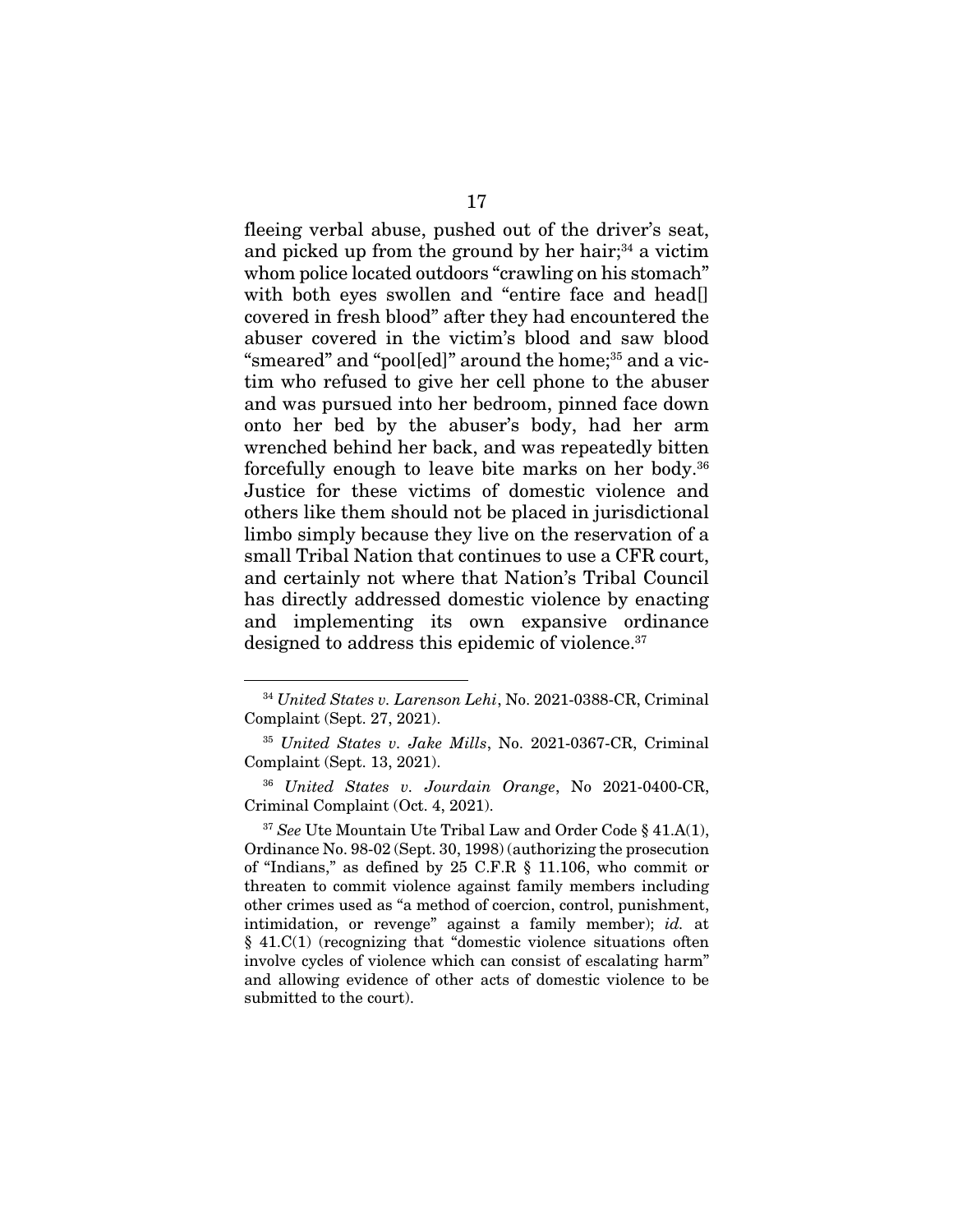Petitioner protests that CFR courts cannot be tribal courts because they are "established by the Department of the Interior. . . ." Pet'tr Br. 8 (internal quotations omitted). The history behind this establishment, however, reveals that CFR courts initially served a purpose that Congress has now fully nullified, that is, CFR courts were initially intended to function as a tool for assimilation. As then-Secretary of the Interior John W. Noble noted, CFR courts were considered to be a mechanism by which citizens of Tribal Nations could become "more rapidly and suitably prepared for the citizenship in the United States.  $\ldots$ <sup>38</sup> The rules of the Courts of Indian Offenses around that time reflected this purpose, labelling traditional cultural practices as "offenses," including participation in ceremonial dances and feasts and practices of medicine men that might "prevent Indians from abandoning their barbarous rights and customs."39 Truly, the initial creation of CFR courts envisioned the complete extinguishment of tribal governments and tribal sovereignty.

Congress, however, changed its mind, and federal Indian policy subsequently evolved away from the

<sup>38</sup> Report of the Secretary of the Interior, H.R. Exec. Doc. No. 1, 52nd Cong., 2nd Sess. at 25–26 (1892), https://digit alcommons.law.ou.edu/indianserialset/5813/ (last visited Dec. 10, 2021); *see, e.g., United States v. Clapox*, 35 F. 575, 577 (D. Or. 1888) ("These 'courts of Indian offenses' are . . . but mere educational and disciplinary instrumentalities, by which the government of the United States is endeavoring to improve and elevate the condition in these dependent tribes to whom it sustains the relation of guardian. In fact, the reservation itself is in the nature of a school, and the Indians are gathered there . . . for the purpose of acquiring habits, ideas and aspirations which distinguish the civilized from the uncivilized man.").

<sup>39</sup> *Id.* at 29.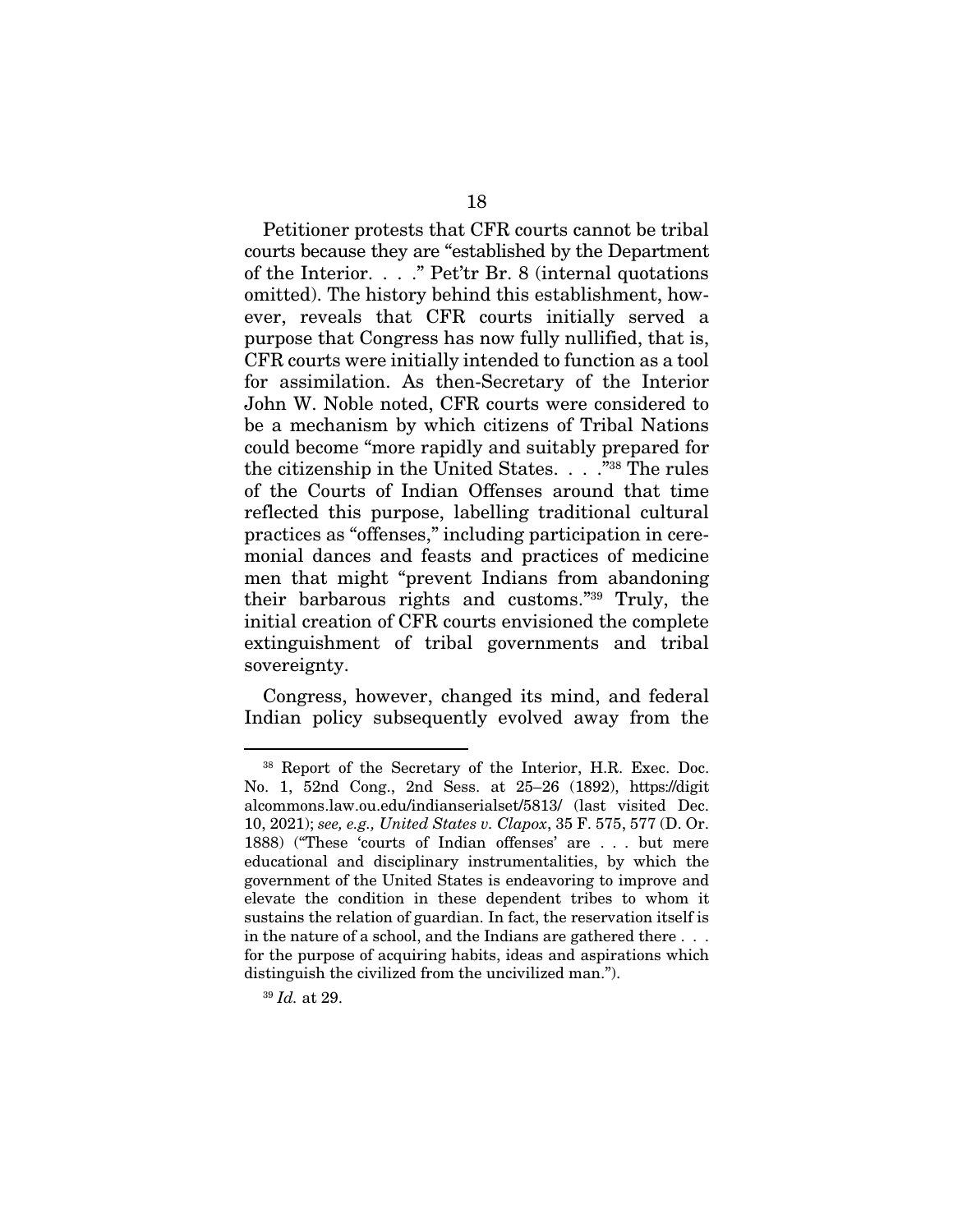eradication of Tribal Nations and assimilation of their citizens to the implementation of federal policies that support and uphold tribal self-determination. In 1928, 45 years following the creation of CFR courts, the Institute for Governmental Research issued the Merriam Report.<sup>40</sup> The Merriam Report offered a scathing review of the federal government's assimilationist policies, concluding that the attempts to eradicate tribal sovereignty, culture, and traditions had brought about significant trauma and harm to tribal citizens.<sup>41</sup>

In response, Congress passed the Indian Reorganization Act ("IRA") in 1934. The IRA was intended to:

[E]nd the long, painful, futile effort to speed up the normal rate of Indian assimilation by individualizing tribal land and other capital assets[, and to] . . . provide the means, statutory and financial, to repair as far as possible, the incalculable damage done by the allotment policy and its corollaries.42

The IRA was drafted by President Roosevelt's appointed Commissioner on Indian Affairs, John Collier, and he made clear to Congress that the main focus of the IRA was to restore the inherent authority of Tribal Nations to engage in tribal self-government. In his memorandum of law to the House concerning his initial draft of the IRA, Collier stated that the grant of powers of tribal self-government in the IRA

<sup>40</sup> Francis Paul Prucha, The Great Father: The United States Government and the American Indians 808 (1984).

<sup>41</sup> *Id.* at 209–10.

<sup>42</sup> Memorandum from John Collier, Comm'r of Indian Affairs, A New Deal for Native Americans (1934), https://www.digital history.uh.edu/disp\_textbook\_print.cfm?smtid=3&psid=716.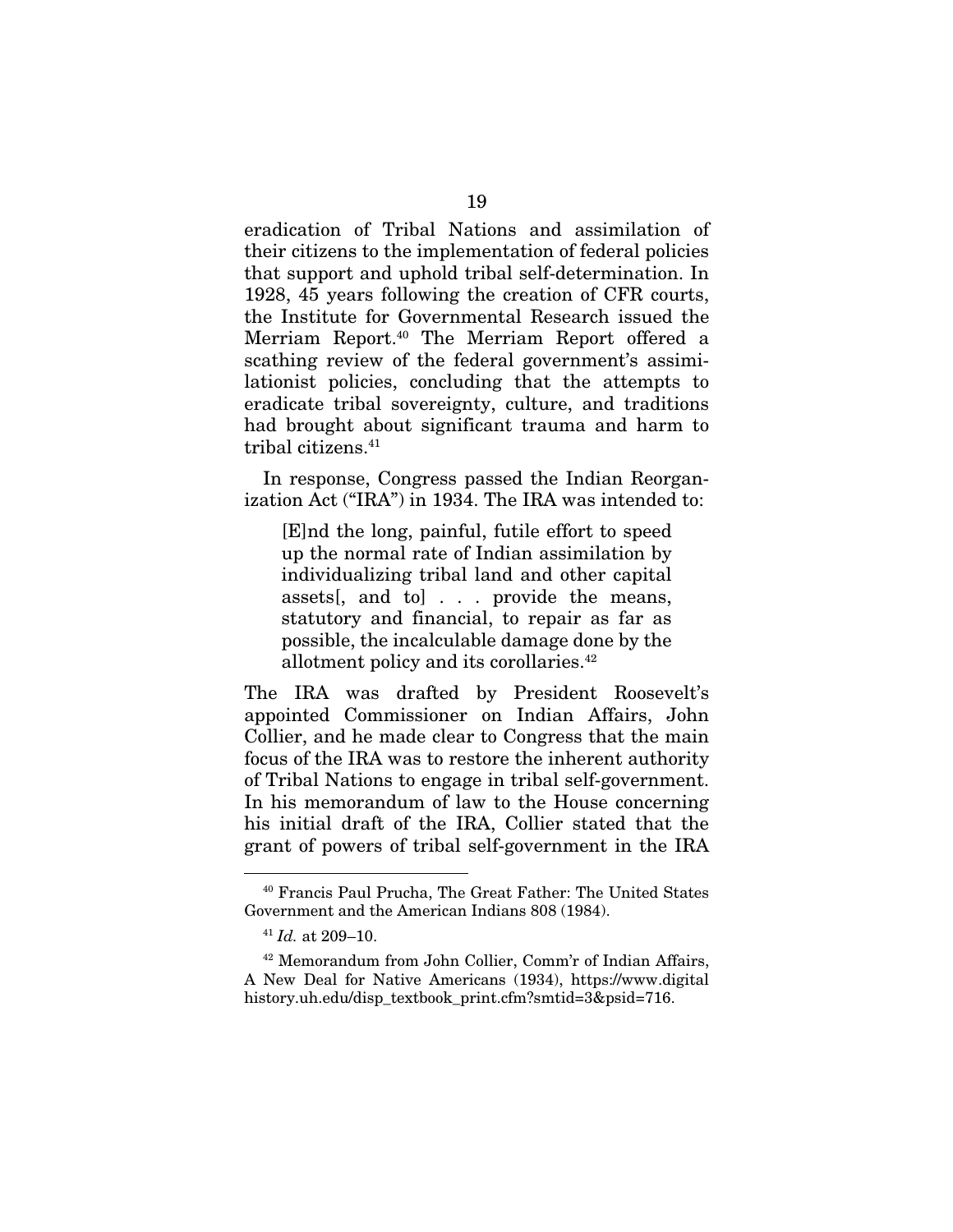did not "constitute a grant of new powers,"43 but rather, as he explained, "the charters granted under this bill to Indian communities will be a recognition of tribal powers which Congress has never seen fit to abrogate."44 Collier further noted that "[t]he right of an Indian tribe to deal with many matters affecting the lives and property of its members has repeatedly been upheld by the federal courts," and ultimately, the IRA was necessary "to clarify and define the relations of an Indian tribe to its members."45

Congress continued to build on the IRA's restoration of tribal sovereignty and authority when, in 1968, Congress passed the Indian Civil Rights Act and directed the Secretary of the Interior to recommend a new model code that would govern CFR courts, and further mandated that the Secretary "consult with the Indians [and] Indian tribes" in doing so. Pub. L. No. 90-284, title II, § 301, Apr. 11, 1968, 82 Stat. 78. Thus, today, CFR courts are "viewed as vehicles for the exercise of tribal jurisdiction."46 They "provide adequate machinery for the administration of justice . . . where tribal courts have not been established to exercise that jurisdiction," 25 C.F.R. § 11.102, and are now required to apply—rather than prohibit—tribal customs, 25 C.F.R. § 11.110. Accordingly, the current Code of Indian Offenses itself is merely a framework that

<sup>43</sup> Memorandum from John Collier, Comm'r of Indian Affairs, The Purpose and Operation of the Wheeler-Howard Indian Rights Bill, to the Senate and House Comms. on Indian Affairs (Feb. 19, 1934), http://cdm15019.contentdm.oclc.org/cdm/ref/colle ction/p4005coll11/id/513*.*

<sup>44</sup> *Id.*

<sup>45</sup> *Id.*

<sup>46</sup> Nell Jessup Newton et al., Cohen's Handbook of Federal Indian Law, § 4.04[3][c][iv][B] (2012).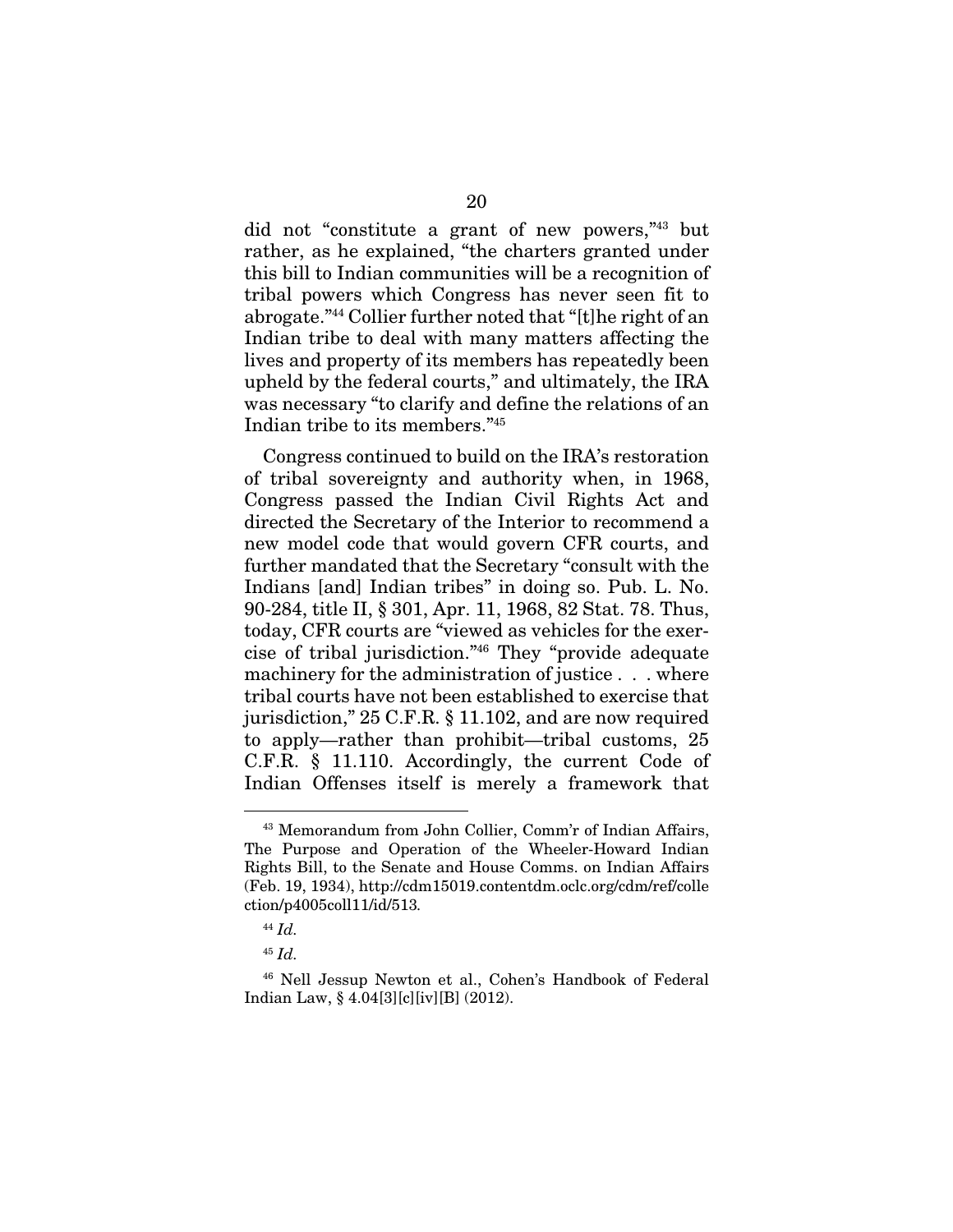tribal governments routinely supersede and supplement with tribal law and civil procedure. *See* 25 C.F.R. § 11.108(b) ("The governing body of each tribe . . . may enact ordinances which . . . [s]upercede any conflicting regulation in this part."); 25 C.F.R.  $\S$  11.104(a)(2) ("The regulations in this part continue to apply  $\ldots$ ) until . . . [t]he tribe has put into effect a law-andorder code. . . ."); *see also* Law and Order on Indian Reservations, 58 Fed. Reg. 54,406 (October 21, 1993) (noting that "[t]he[se] regulations [] provide . . . for the local tribal government to enact ordinances that will be enforced in . . . the tribe's Indian country [and m]any tribes have taken advantage of this provision to supplement the existing regulations extensively."). $47$ 

This nearly-century-long movement to restore the sovereignty of Tribal Nations over their own justice systems has been amplified most recently by Congress's decision to restore tribal jurisdiction over non-Indian perpetrated crimes of domestic violence and dating violence on reservations. In doing so, Congress has recognized its trust duty and obligation to respect and uphold the connection between tribal sovereignty and safety for Native women. *See* Violence Against Women and Dep't of Justice Reauthorization Act of 2005, Pub. L. 109-162, tit. IX, § 901, 119 Stat. 3077 ("Congress finds that . . . the unique legal relationship of the United States to Indian tribes creates a Federal trust responsibility to assist tribal governments in safeguarding the lives of Indian women."); *see also* Tribal

<sup>47</sup> A Tribal Nation's choice to use the federally provided "machinery" is itself an exercise of sovereignty. *See* United States Government Accountability Office, Missing and Murdered Indigenous Women: New Efforts are Underway but Opportunities Exist to Improve the Federal Response, Report to Congressional Requesters 11 n.34 (Oct. 2021) (citing 25 U.S.C. § 2802(c)(1)).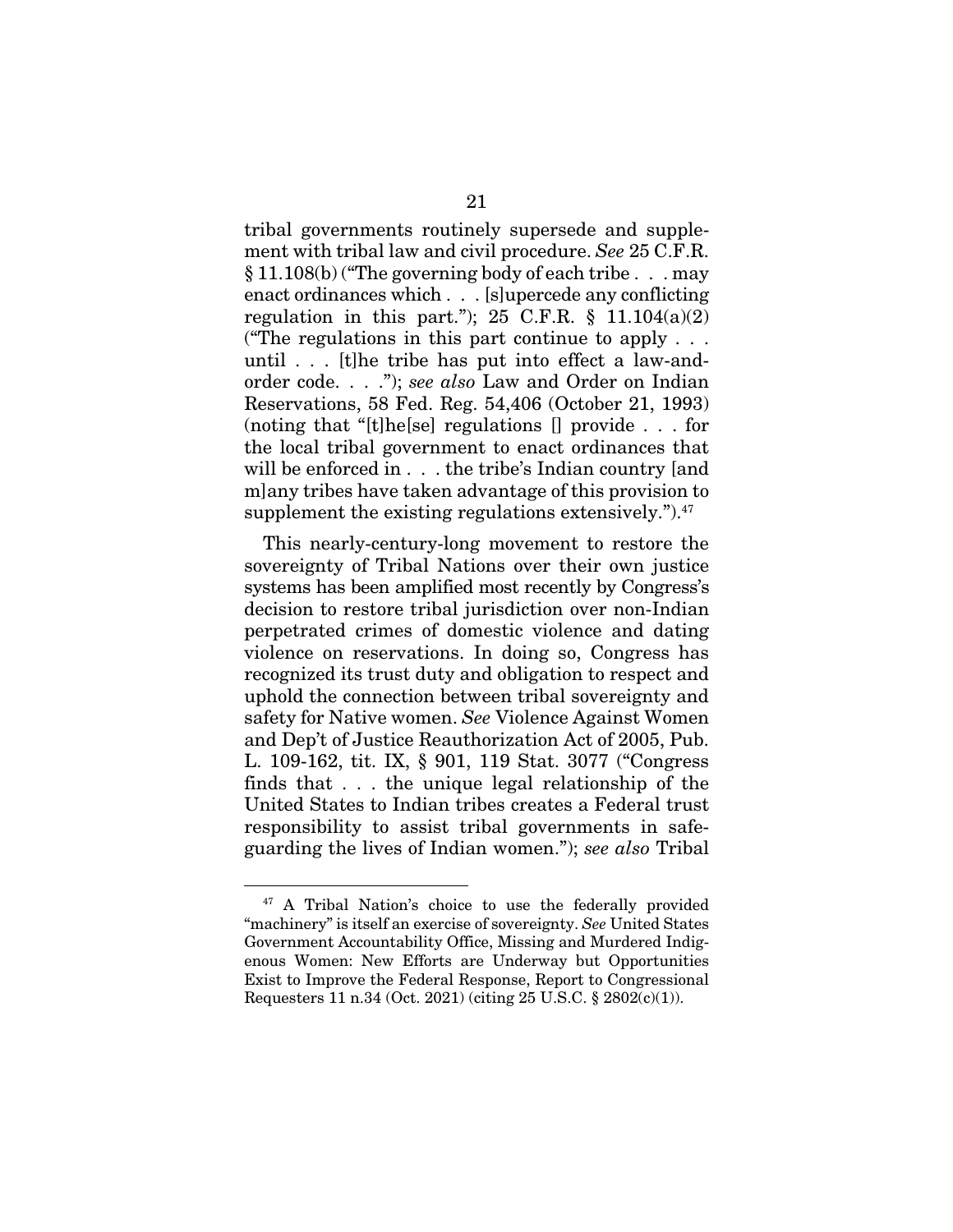Law and Order Act of 2010, Pub. L. No. 111-211, tit. II, § 202, 124 Stat. 2262-63 ("Congress finds that the United States has distinct legal, treaty, and trust obligations to provide for the public safety of Indian country[,] . . . and [thus Congress has a duty to] effectively provide public safety in Indian Country[] to reduce the prevalence of violent crime in Indian country and to combat sexual and domestic violence against American Indian and Alaska Native women"). There is no reason to conclude that this trust duty and responsibility does not extend to Tribal Nations utilizing CFR courts.

Furthermore, it is clear that when Tribal Nations utilizing CFR courts outlaw domestic violence within their borders, they are exercising their inherent sovereignty and not federal authority. The connection between sovereignty and safety for Native women is no less for a Tribe utilizing a CFR court than it is for a Tribe that has been able to restore a tribal justice system that functions outside of the BIA's administration. In the instant case, for example, the Ute Mountain Ute Tribe has passed its own domestic violence ordinance and prosecutes violations of this law, like all violations of its Law and Order Code, in the Southwest Region CFR court.48 In fact, the Ute Mountain Ute Tribe is the only Tribal Nation that uses the Southwest Region CFR court and, with the exception of the prosecutor and chief magistrate judge, the Southwest Region CFR court is entirely staffed and overseen by employees of the Ute Mountain Ute

<sup>48</sup> *See* 25 C.F.R. § 11.114; Ute Mountain Ute Tribe, CFR Court, https://www.utemountainutetribe.com/CFR%20courts.html (last visited Dec. 14, 2021).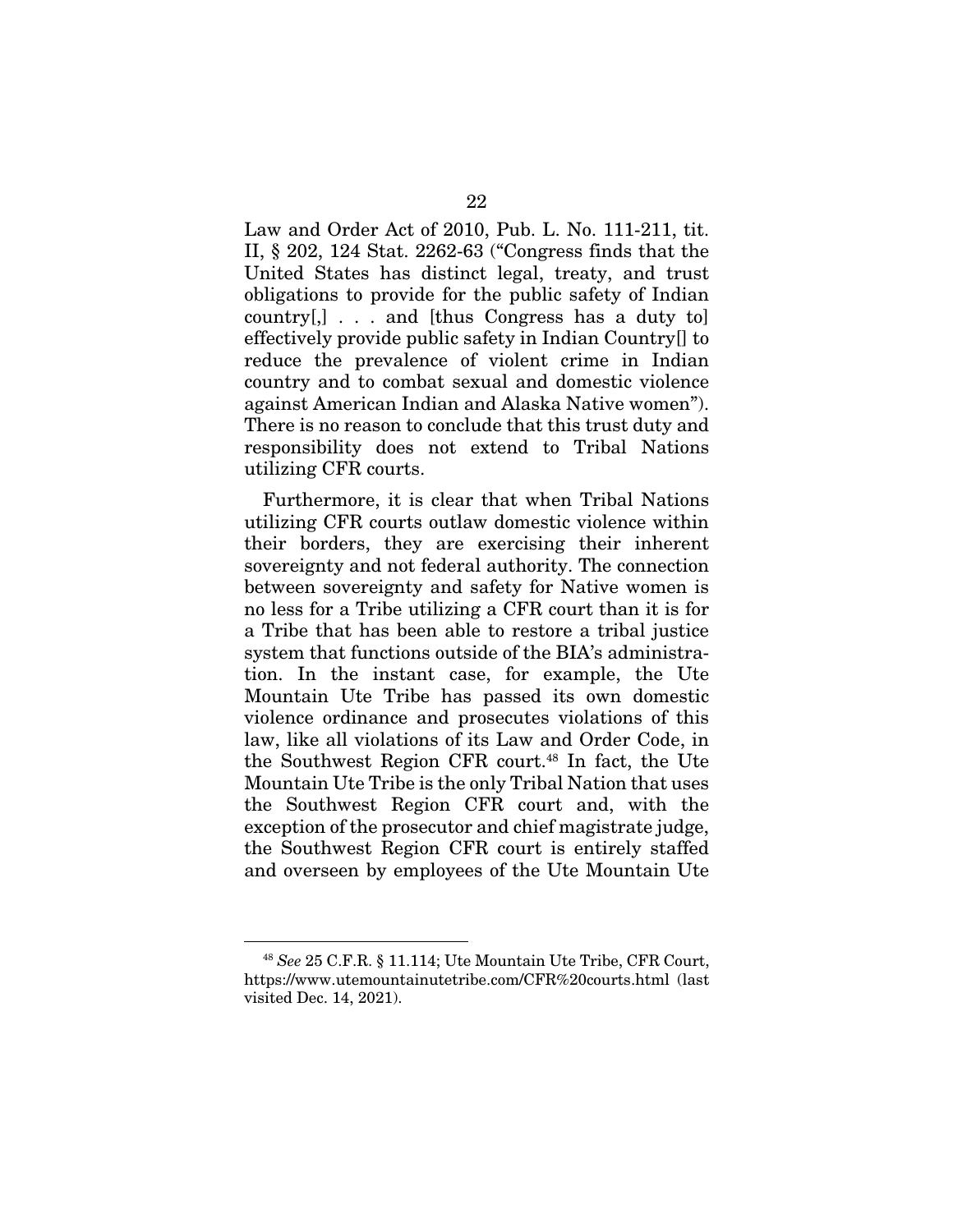Tribe.49 In other words, the Southwest Region CFR court is simply the "machinery" the Ute Mountain Ute Tribe has chosen to utilize in exercising its inherent sovereign authority to ensure domestic violence crimes are curbed within its community. *See* 25 C.F.R. § 11.102.<sup>50</sup>

<sup>49</sup> Interview of Priscilla Rentz, Court Administrator, Southwest Region CFR Court (Dec. 3, 2021); *see also*, Court of Indian Offenses, U.S. Department of the Interior, Indian Affairs, https://www.bia.gov/CFRCourts (last visited Dec. 14, 2021).

<sup>50</sup> For small Tribal Nations like the Ute Mountain Ute Tribe, choosing to use a CFR court as its tribal court is prudent. CFR courts are funded by the BIA and justice systems are expensive. *See* Written Testimony of Elizabeth A. Reese, Ass't Professor of Law, Stanford Law School, before the Senate Committee on Indian Affairs, "Restoring Justice: Addressing Violence in Native Communities through VAWA Title IX Special Jurisdiction" 3 (Dec. 6, 2021). For example, it cost the Pueblo of Santa Clara seven years and at least \$2,237,480 in federal grants alone just to implement VAWA's special domestic violence criminal jurisdiction into its existing justice system. Written Testimony of J. Michael Chavarria, Governor of Pueblo of Santa Clara, New Mexico, before the Senate Committee on Indian Affairs, "Restoring Justice: Addressing Violence in Native Communities through VAWA Title IX Special Jurisdiction" 3–4 (Dec. 6, 2021). Expenditures included improving facilities to comply with federal standards, maintaining federal services standards, and drafting a special domestic violence criminal jurisdiction compliant domestic violence code. *Id.* While States, counties, and local municipalities are allowed to collect various forms of taxes to fund their governmental institutions, federal law precludes Tribal Nations from collecting most forms of taxes that could fund their governmental institutions. Written Testimony of Elizabeth A. Reese, Ass't Professor of Law, Stanford Law School, before the Senate Committee on Indian Affairs, "Restoring Justice: Addressing Violence in Native Communities through VAWA Title IX Special Jurisdiction" 3 n.9 (Dec. 6, 2021). Thus, for smaller Tribal Nations that do not have significant economic develop-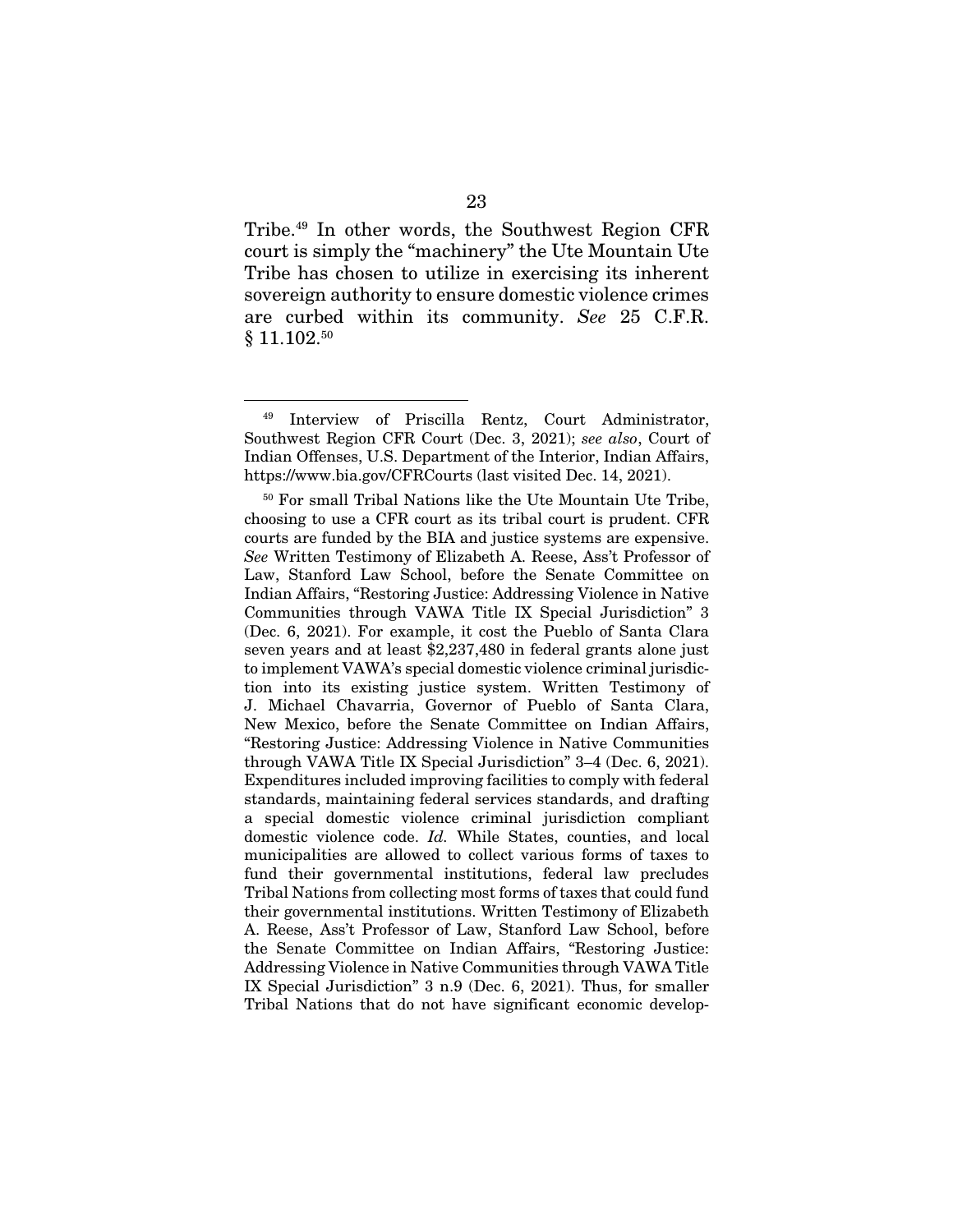#### IV. Excluding CFR Courts from the Separate Sovereigns Exception Would Undermine Safety and Justice for Native Women and Children

The exclusion of CFR courts from the "separate sovereigns" doctrine would considerably hinder the effective prosecution of violent crimes against Native women and children. As discussed in greater detail above, given the jurisdictional and sentencing limitations of CFR courts, the U.S. Attorney will, in some instances, be able to more effectively secure a sentence that reflects the gravity of the crime committed, and ultimately, deters the subsequent commission of domestic violence or sexual assault crimes against a Native victim. Unfortunately, if a Tribal Nation elects to forego prosecution in CFR court in the hopes that the U.S. Attorney will conclude his or her investigation and bring federal charges, the victim may face a situation where no charges are brought at all. That is, if tribal prosecutions in CFR courts no longer fall under the "separate sovereigns" exception to the Double Jeopardy Clause, then Tribes who use CFR courts will be forced to choose between two frustrating outcomes: (1) risk the tolling of the tribal statute of limitations and federal declination to wait and see if federal charges will be filed against a defendant so that his sentence might match the severity of the crime; or (2) bring tribal charges in CFR court to ensure some sort of justice, thereby precluding the possibility of a federal prosecution and a meaningful sentence that could prevent future violent crimes committed by the same, or additional, offenders. Concluding that CFR courts are federal courts will

ment, prosecuting domestic violence crimes in CFR courts is the only feasible means of exercising their inherent sovereignty.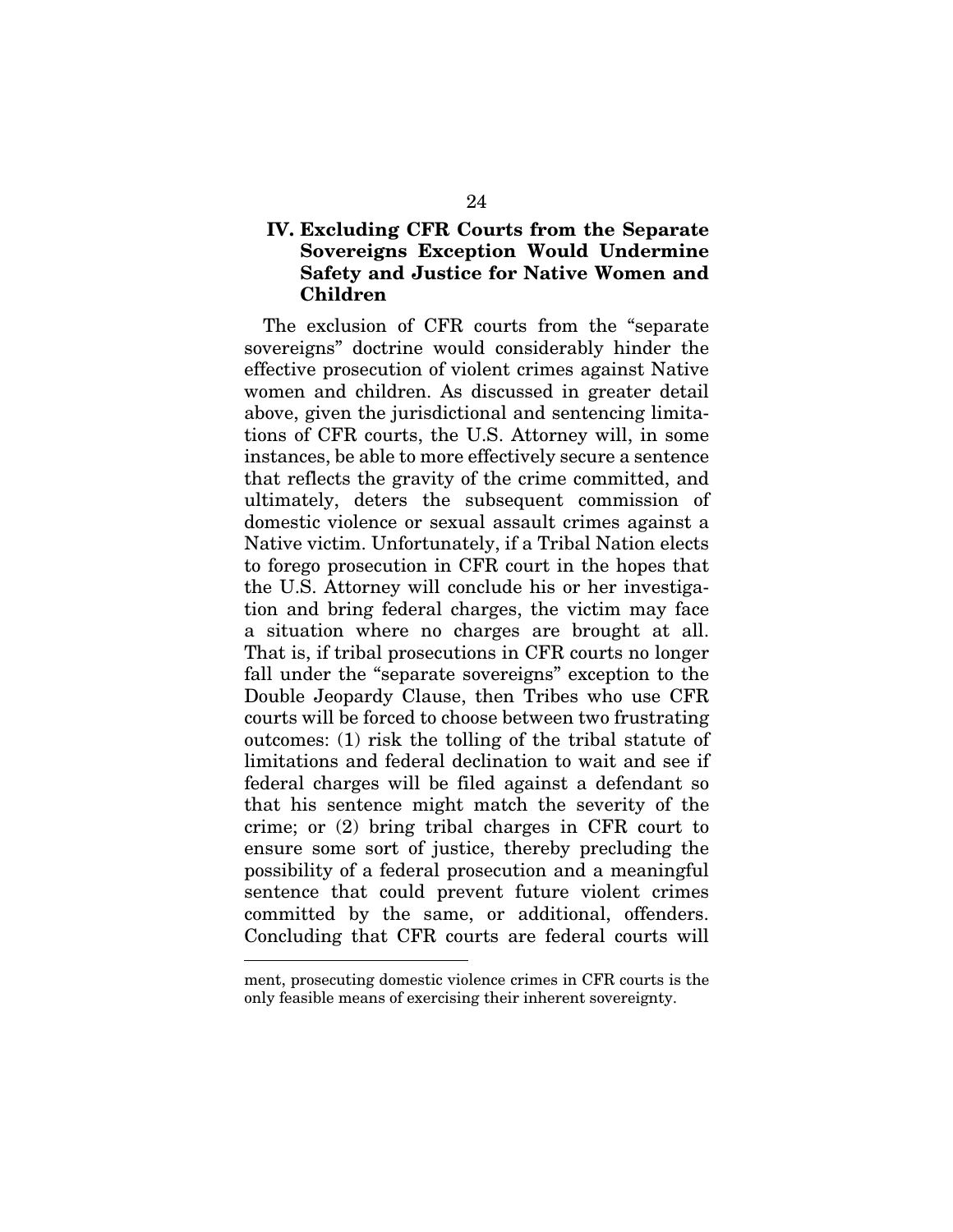only perpetuate the cycle of violence that Native women and children currently face.<sup>51</sup>

Federal declination rates substantiate the harm that will result from a determination that CFR courts constitute federal courts for Double Jeopardy purposes. In 2019, the DOJ released its Indian Country Investigations and Prosecutions report under Section 212 of the Tribal Law and Order Act ("TLOA") which requires the Attorney General to send Congress information regarding ongoing cross-jurisdictional collaboration efforts between federal, state, and tribal law enforcement entities, as well as the Federal Bureau of Investigation's ("FBI") Indian country safety efforts and the disposition of matters which the United States Attorneys' offices have under their Indian country responsibilities.52 TLOA Section 212 requires the Executive Office for United States Attorneys to compile case-specific declination information on the type of crime(s) alleged, whether the accused is Indian or non-Indian, whether the victim is Indian or non-Indian, and the reason for deciding to decline, refer, or terminate the prosecution.53 In 2019, of the 2,426 Indian

<sup>51</sup> No Indian Tribe should have to face these horrible options and forego the exercise of its inherent sovereignty. *See Heath v. Alabama*, 474 U.S. 82, 93 (1985) ("To deny a [sovereign] its power to enforce its criminal laws because another [sovereign] has won the race to the courthouse 'would be a shocking and untoward deprivation of the historic right and obligation of the [sovereigns] to maintain peace and order within their confines.'").

<sup>52</sup> U.S. Department of Justice, Indian Country Investigations and Prosecutions (2019), https://www.justice.gov/otj/page/file/140 5001/download.

<sup>53</sup> *Id*. at 2.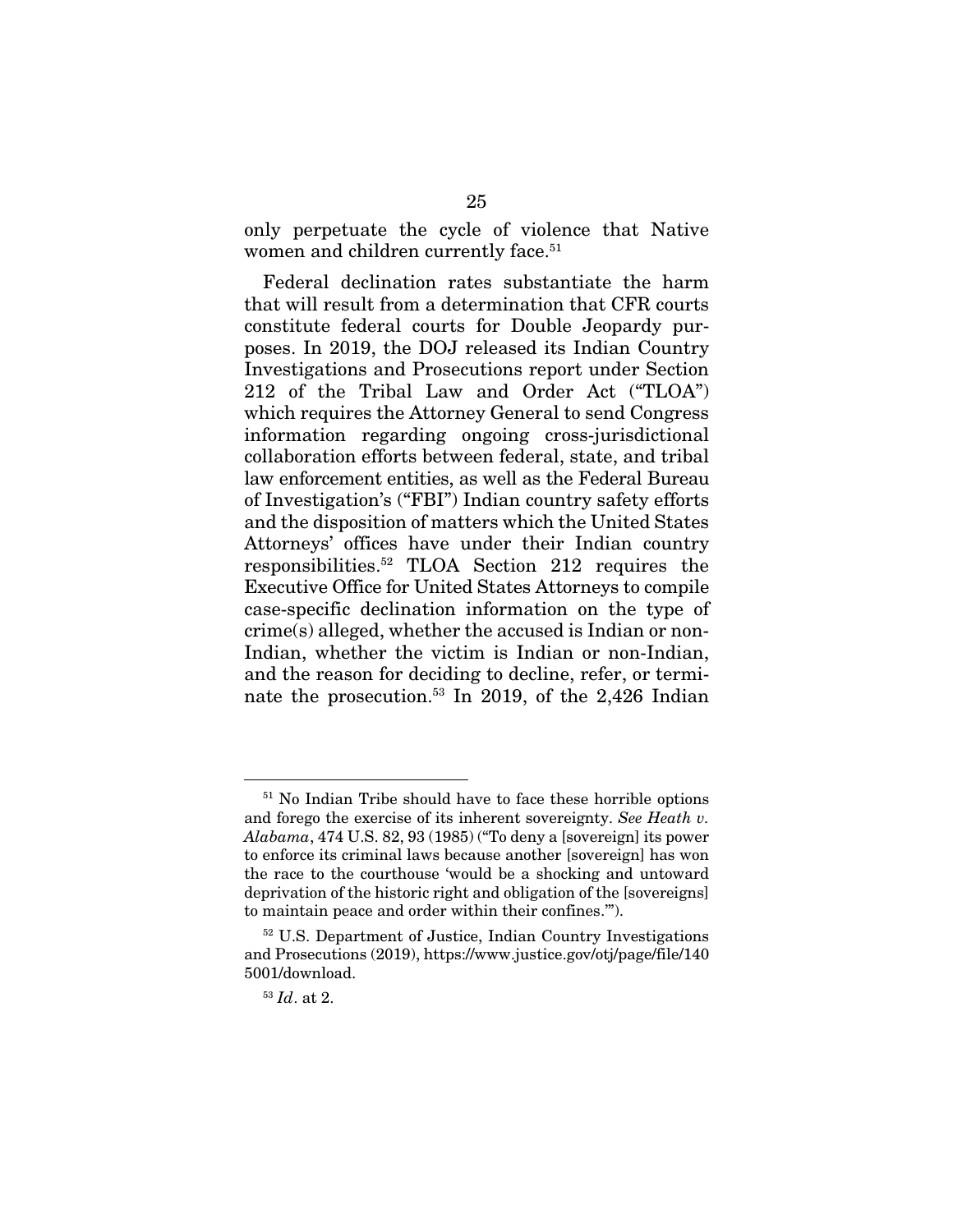country matters, 32 percent were declined by the  $USAO.<sup>54</sup>$ 

Declination by the USAO is not without consequence. Prosecution is vital to addressing the cyclic nature of domestic violence, which has been demonstrated to increase in severity with each repeated act of abuse. *See United States v. Castleman*, 134 S.Ct. 1405, 1408 (2014) ("Domestic violence often escalates in severity over time. . . . "). It is particularly important that the separate sovereigns doctrine enables a tribal prosecution in CFR court to immediately go forward while leaving the door open for a federal prosecution to achieve a meaningful sentence because often, even when domestic violence victims are able to escape the relationship, the likelihood of additional violence still increases.55 In Indian country, the overwhelming majority of violence against Native women and children is committed by spouses and partners of Native women; as Congress noted in 2005, "homicide was the third leading cause of death of Indian females between the ages of 15 to 34 and . . . *75 percent of those deaths were committed by a family member or acquaintance*." 151 Cong. Rec. S4873 (daily ed. May 10, 2005) (statement of Sen. McCain), 2005 WL 1106816 (Westlaw) (emphasis added). This Court took notice of this high rate of violence in *Bryant*, when Justice Ginsburg acknowledged that "[a]ccording to the Centers for Disease Control and Prevention, as many as 46% of American Indian and Alaska Native women have been victims of physical violence by an intimate partner."

<sup>54</sup> *Id*. at 3.

<sup>55</sup> Ruth E. Fleury et al., *When Ending the Relationship Doesn't End the Violence*, 6 Violence Against Women 1363, 1364 (2000).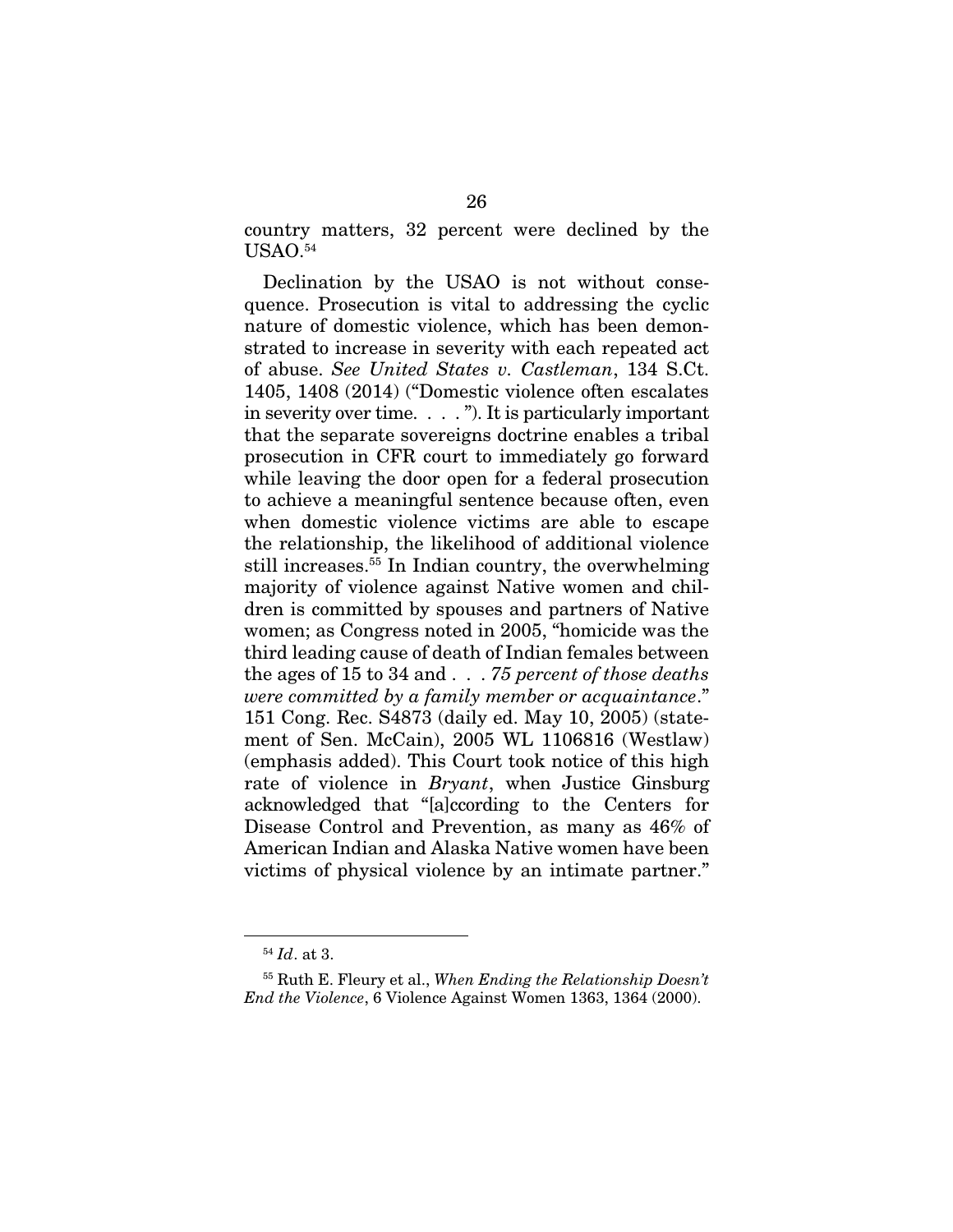#### *United States v. Bryant*, 136 S.Ct. 1954, 1959 (2016), *as revised* (July 7, 2016) (internal citations omitted).

Tribal-federal coordination in investigating and prosecuting crimes committed against Native women and children is, therefore, critical. The separate sovereigns doctrine facilitates this coordination by allowing both sovereigns to share information and collaborate without foregoing the ability to prosecute the case in their own court. In May of 2015, the Indian Law and Order Commission, an intergovernmental body created by TLOA, released its final report, noting an example of the success, and increased safety, resulting from interjurisdictional coordination. The report highlighted a specific case from the Ute Mountain Ute Reservation, where the instant case arose. Specifically, the report noted that:

Even the most basic forms of interjurisdictional cooperation can save money and lives. For example, on the Ute Mountain Ute Reservation in Colorado, the late Chairman Ernest House, Sr. fought back when violence threatened to overwhelm his community. In 2005–06, reported homicide rates on the Ute Mountain Ute Reservation ranged between 250 and 300 per 100,000 people, as compared to a statewide rate of 4 out of 100,000. Stated another way, had the city of Denver experienced the same homicide rates as the Ute Mountain Indian Reservation, Denver would have had more than 1,900 murders instead of the 144 that actually occurred.

In response, Chairman House convened the Ute Mountain Ute Law Enforcement Working Group, chaired by Gary Hayes, who was then Tribal Council vice chair. The working group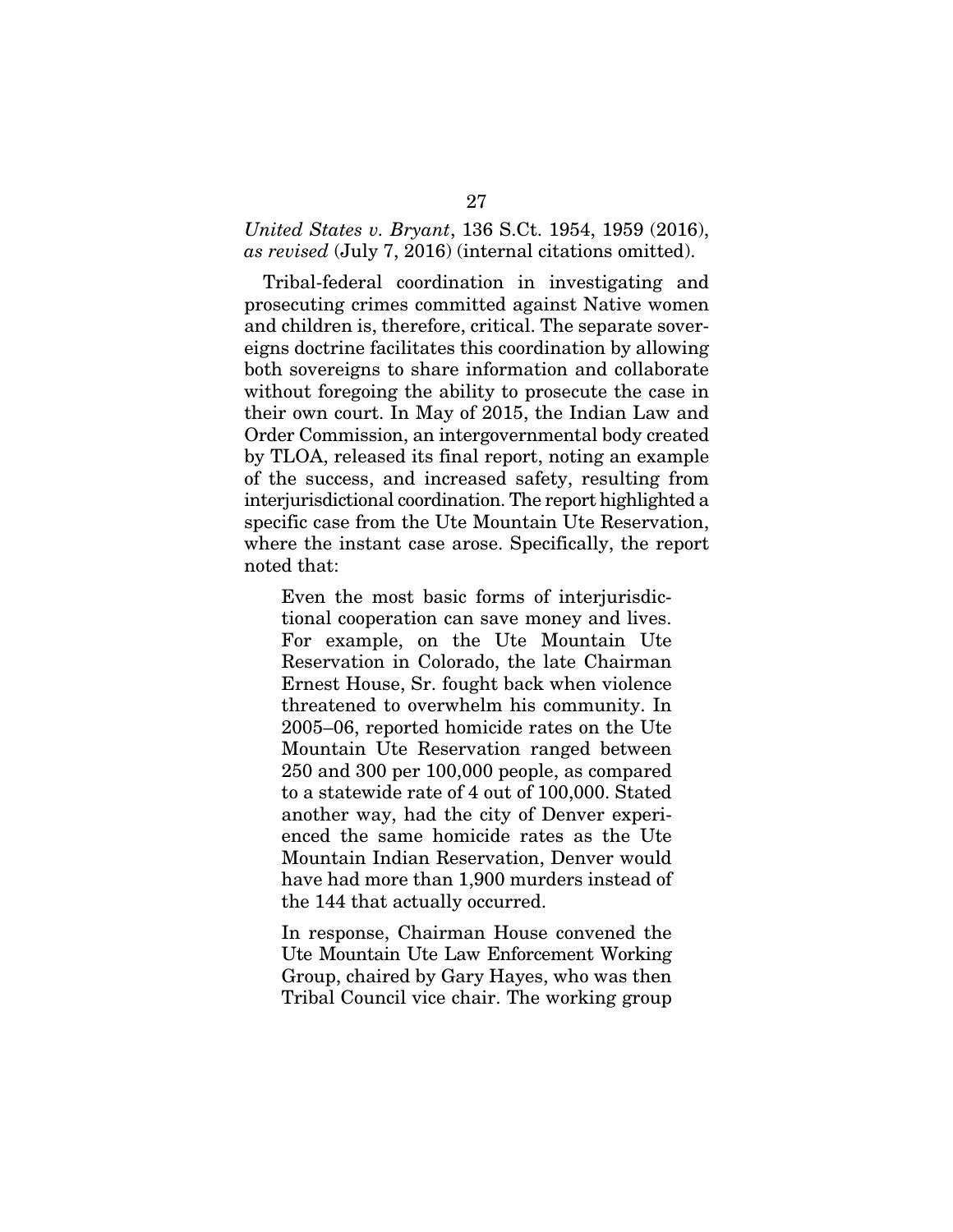met at least monthly to prevent and combat crime. This group quickly gained momentum and began focusing on better coordination across jurisdictional lines . . . . According to Mr. Hayes, who is now chairman, violent crimes rates have fallen in virtually every major category, and the reservation experienced just one homicide in the past two years. "Working together is saving our people," he said.<sup>56</sup>

For Tribes that continue to utilize CFR courts such as Ute Mountain Ute, interjurisdictional cooperation saves lives.

Continued coordination is predicated on this Court's recognition that tribal prosecutions of tribal criminal law offences in CFR courts constitute an exercise of tribal, not federal, authority. CFR courts constitute an extension of the sovereign tribal governments they serve. Forcing Tribal Nations who utilize CFR courts to choose between effective prosecution and sentencing, or risking no prosecution at all, places Tribal Nations in a dilemma that would not serve a constitutional purpose under the Double Jeopardy Clause, and ultimately would place Native women and children in even greater danger.

<sup>56</sup> Indian Law and Order Comm'n, *A Roadmap for Making Native America Safer, Report to the President and Congress of the United States* 113 (Nov. 2013), https://www.aisc.ucla.edu/ iloc/report/files/A\_Roadmap\_For\_Making\_Native\_America\_Safer \_Full.pdf.